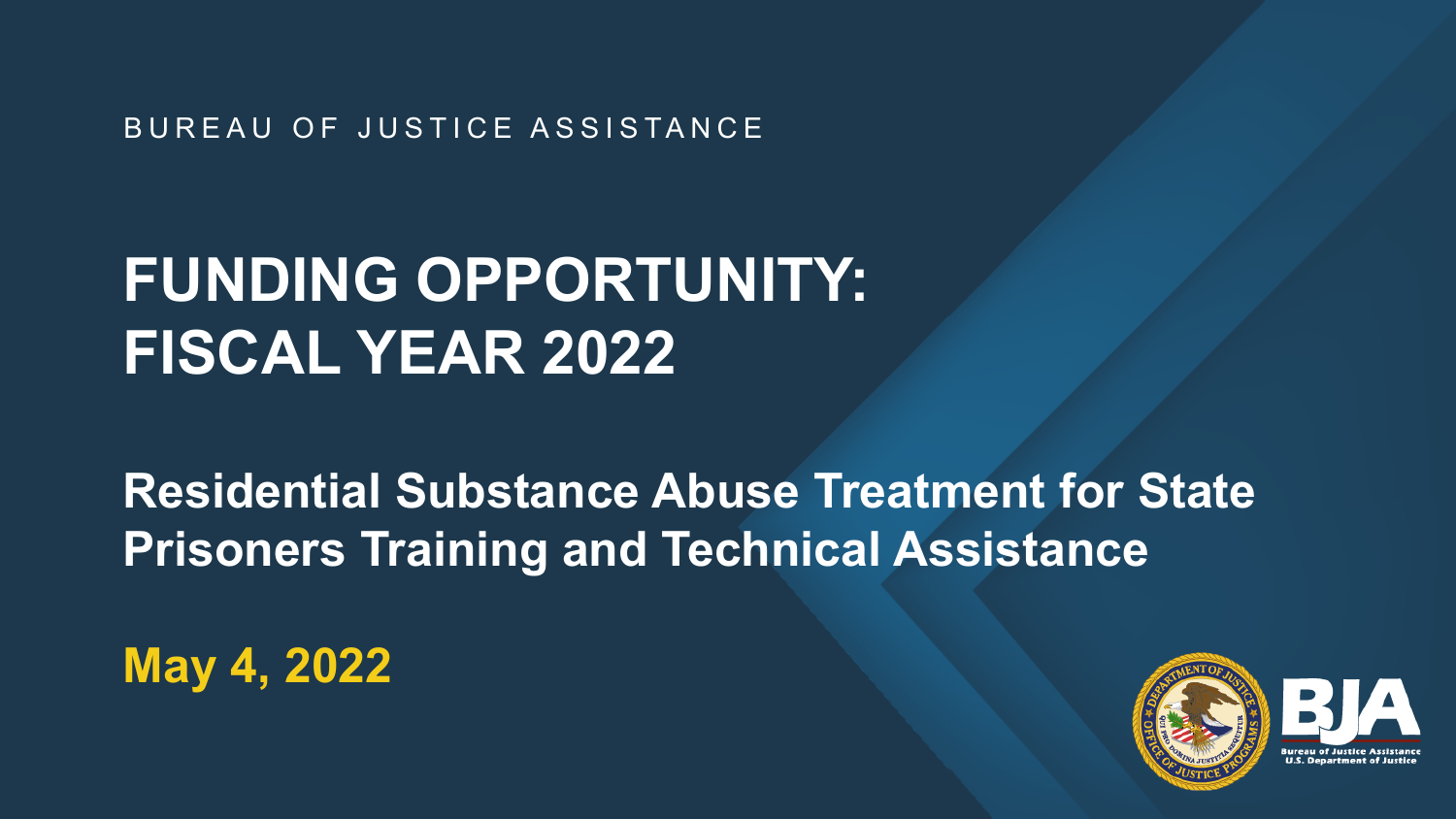

## **Speakers**

U.S. Department of Justice, Bureau of Justice Assistance

- **Meg Chapman**, Policy Advisor
- **LaShawn Benton**, State Policy Advisor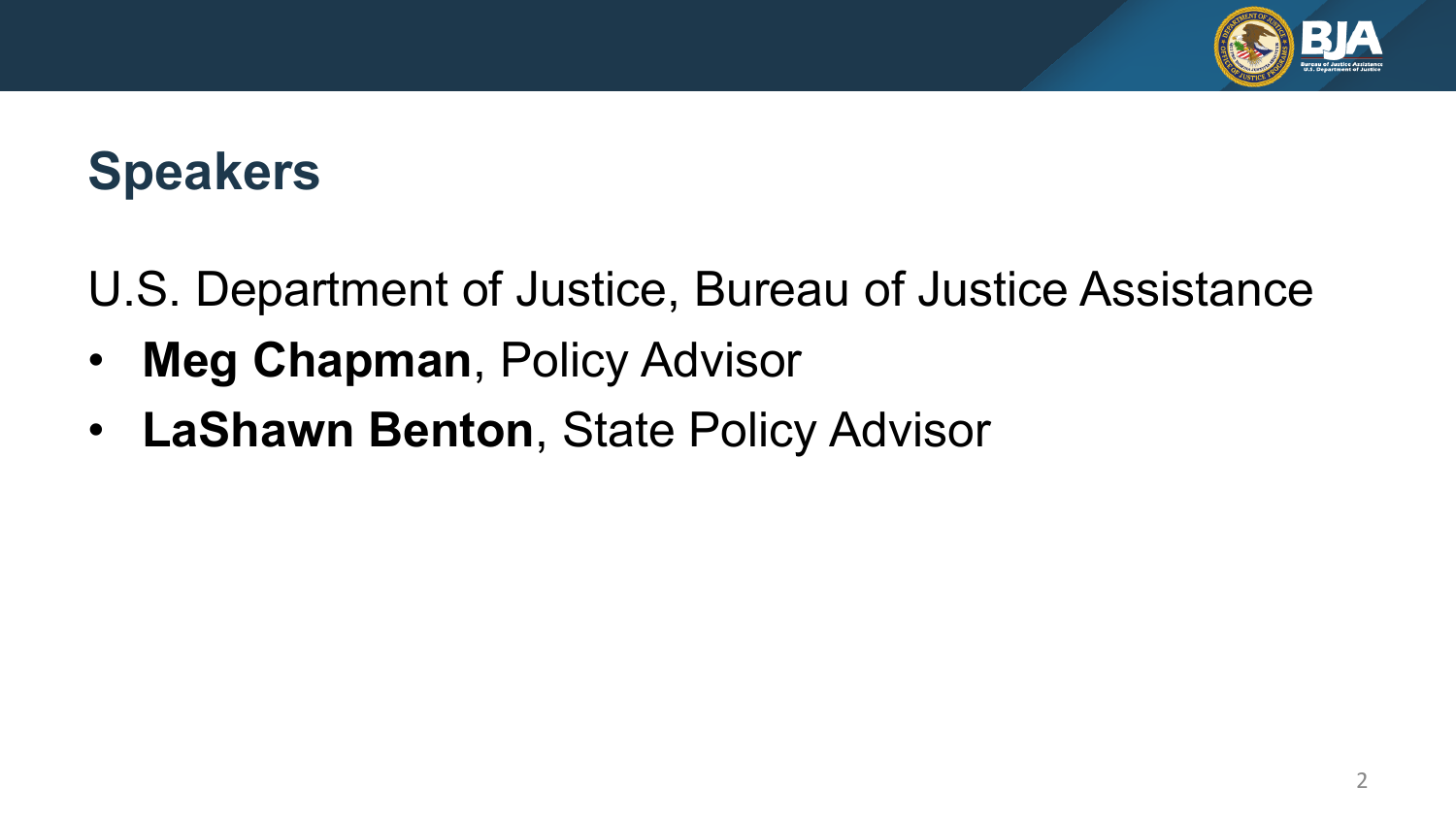

# **What Is the Office of Justice Programs?**

- • OJP provides grant funding, training, research, and statistics to the criminal justice community
- • OJP is one of three grantmaking components of the Department of Justice, along with the Office on Violence Against Women (OVW) and the Office of Community Oriented Policing Services (COPS)

### **Office of Justice Programs**

- **BJA** Bureau of Justice Assistance
- **BJS** Bureau of Justice Statistics
- **NIJ** National Institute of Justice
- **OVC** Office for Victims of Crime
- **OJJDP** Office of Juvenile Justice and **Delinquency Prevention**
- **SMART** Office of Sex Offender Sentencing, Monitoring, Apprehending, Registering, and Tracking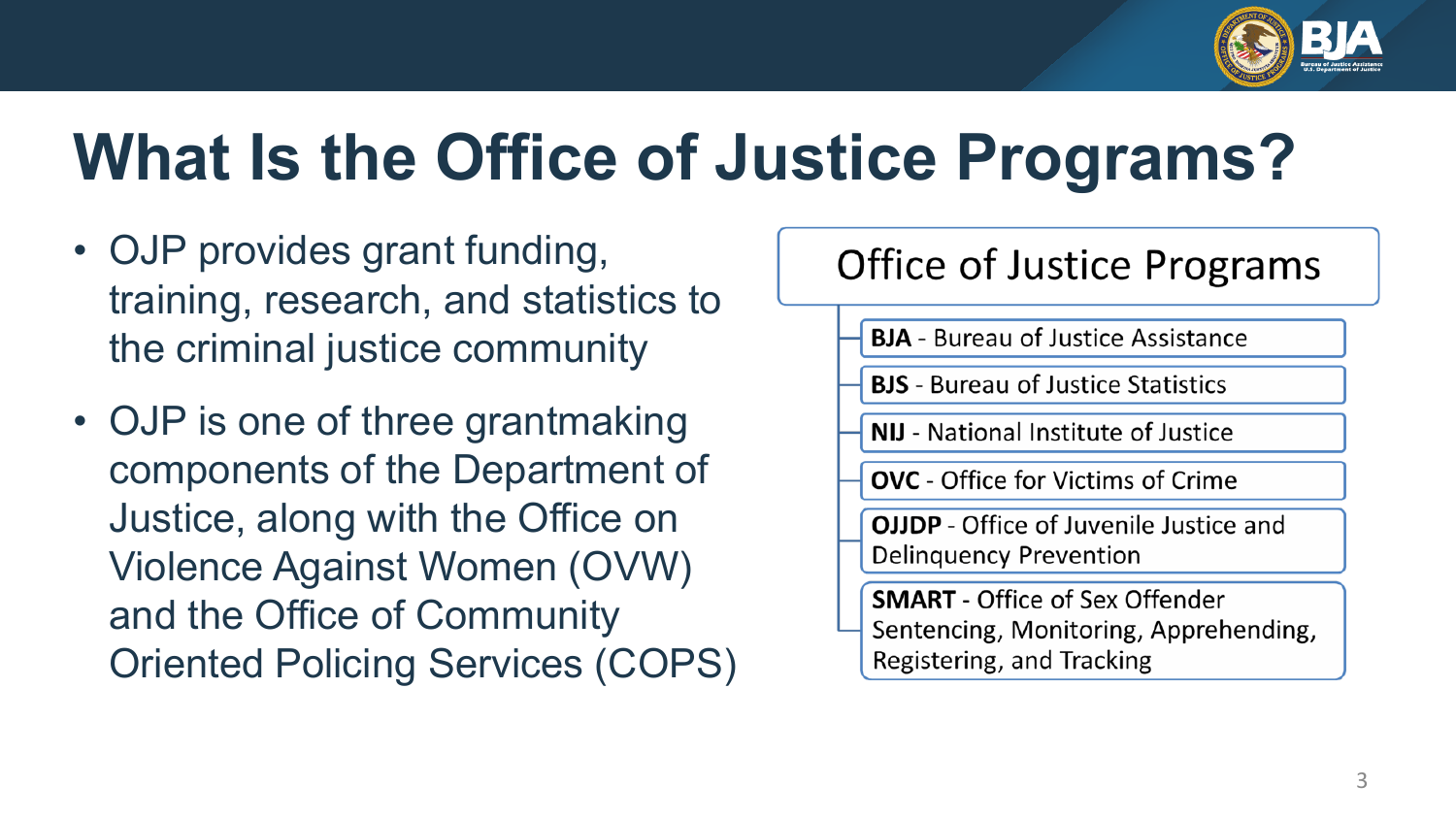

# **The U.S. Department of Justice Bureau of Justice Assistance**

**Mission**: To provide leadership and services in grant administration and criminal justice policy development to support local, state, and tribal strategies to achieve safer communities



ureau of Justice Assistance **U.S. Department of Justice** 

www.bja.gov

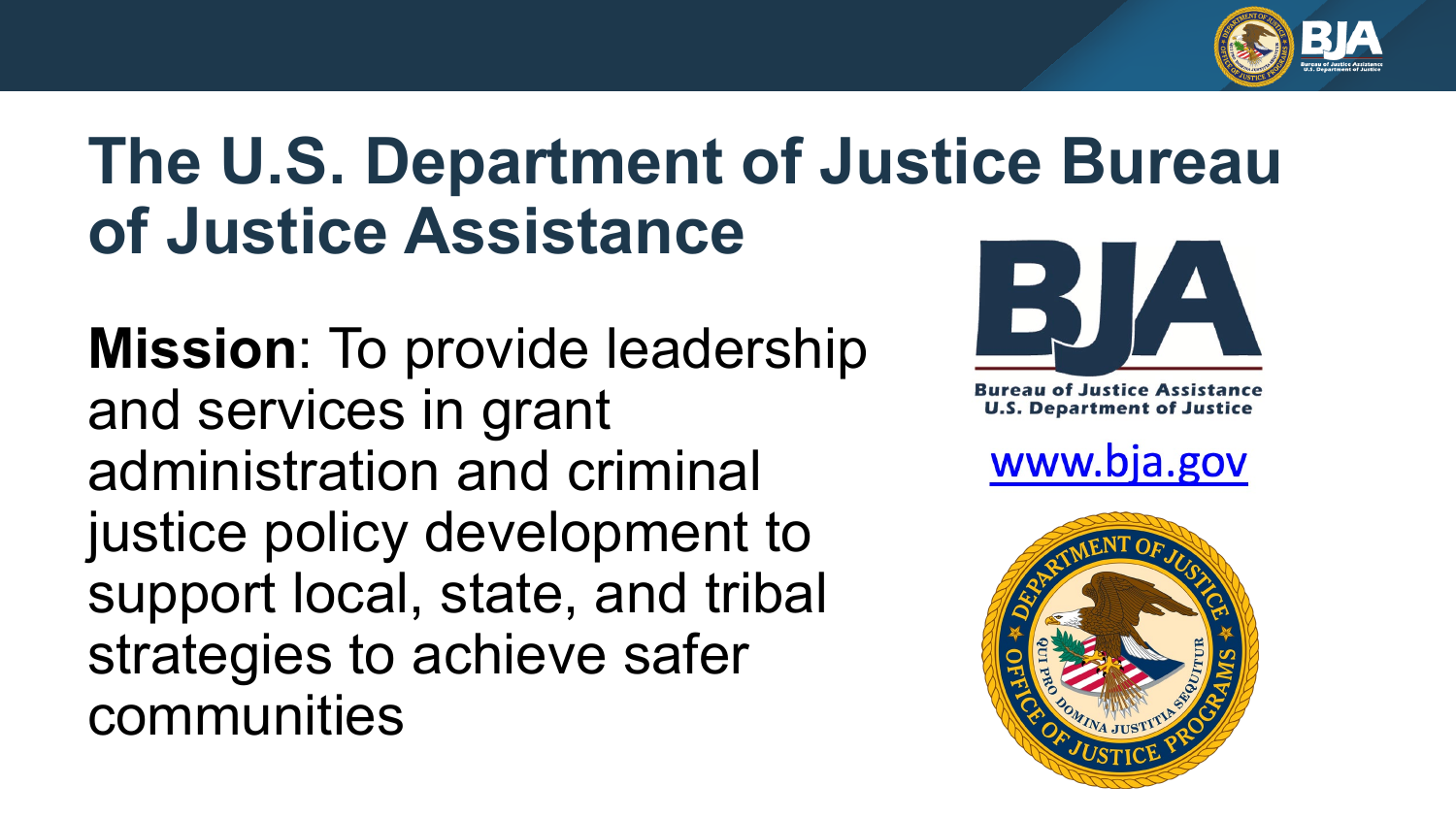

## **Agenda**

- 1. Background on the RSAT Formula Grant Program
- Solicitation 2. Overview of RSAT Training and Technical Assistance
- 3. Application Process
- 4. Q&A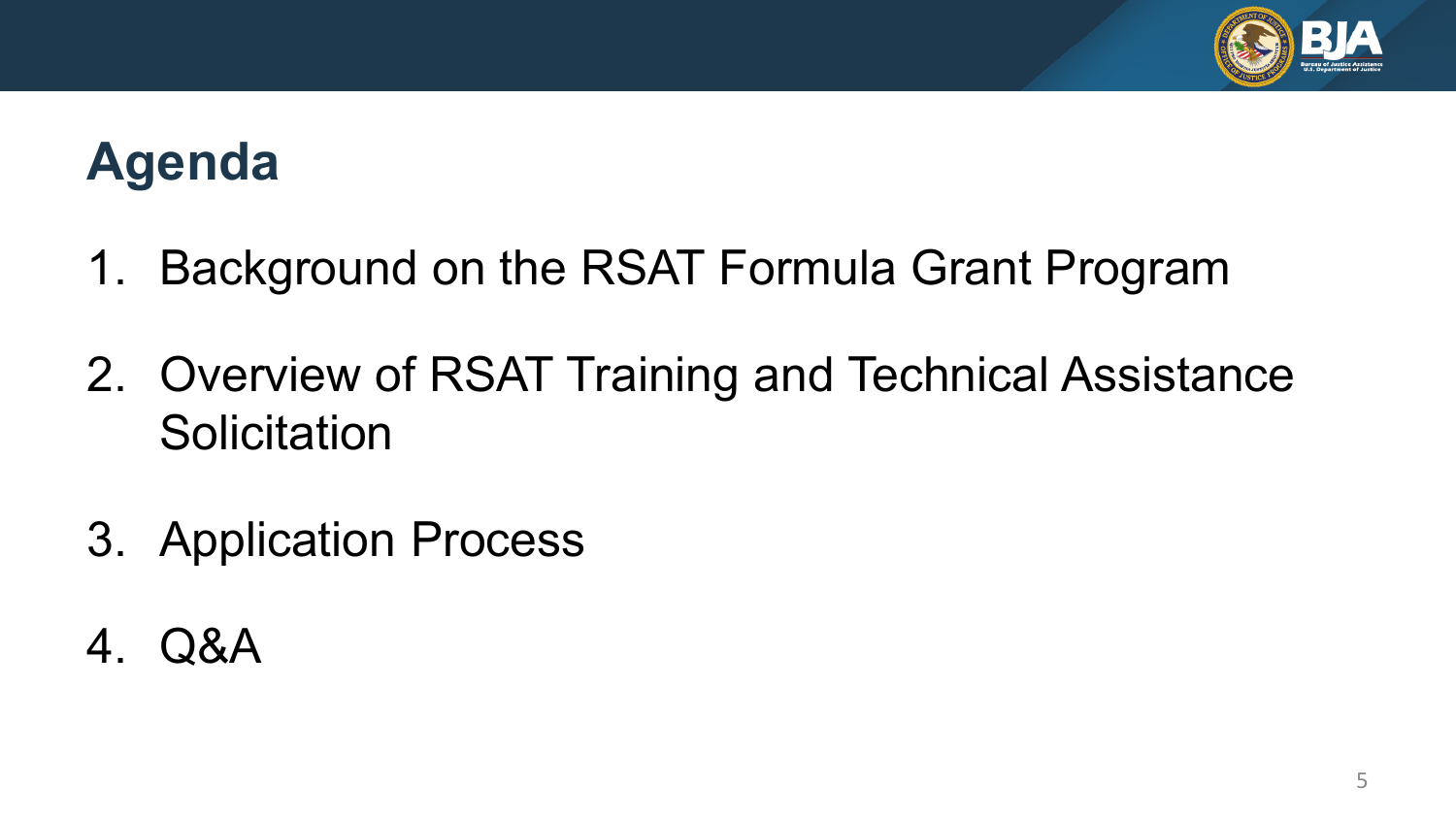# SECTION 1 **OVERVIEW**



BJA **Bureau of Justice Assistance<br>U.S. Department of Justice**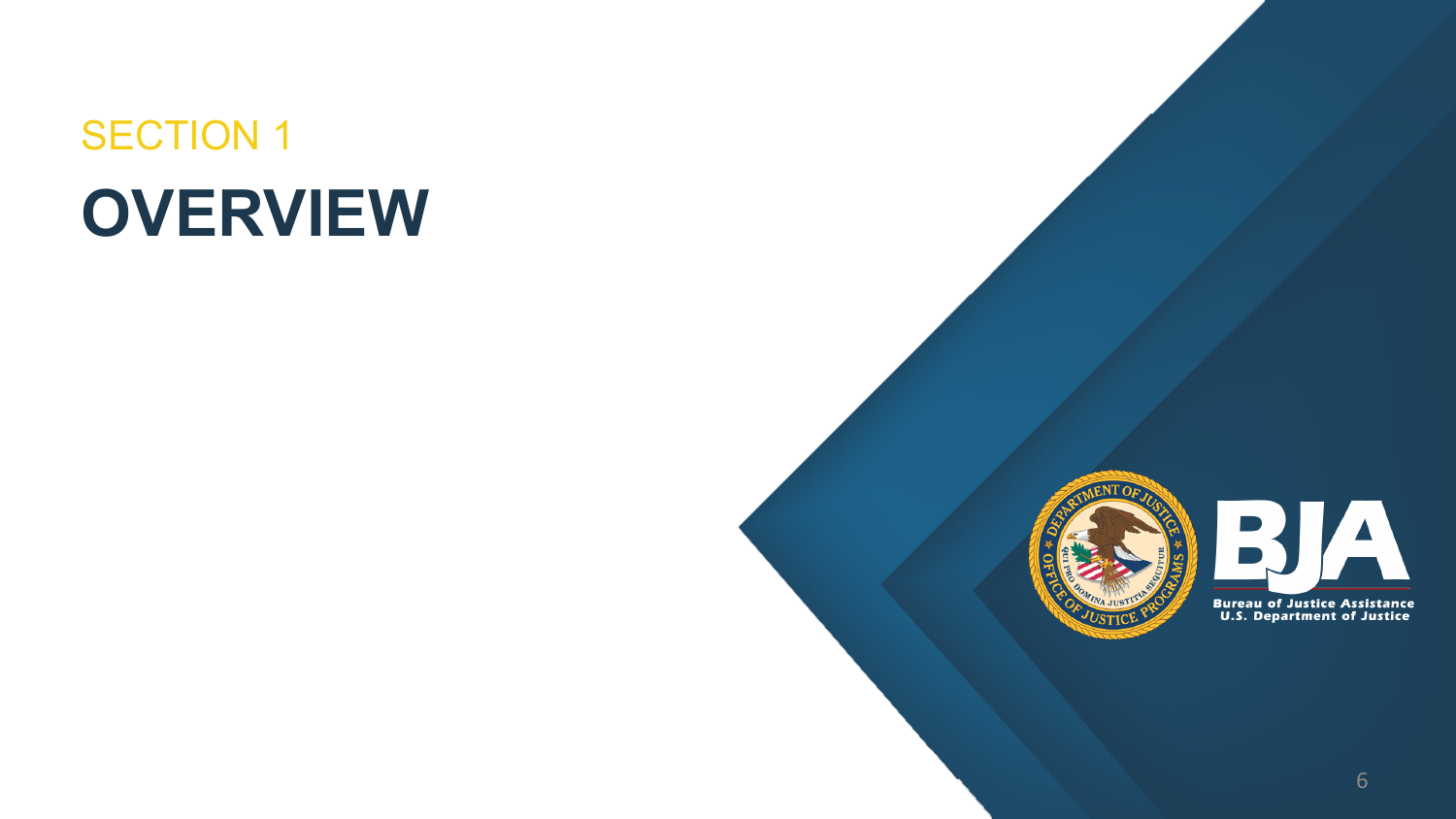

## **Residential Substance Abuse Treatment (RSAT) for State Prisoners Formula Grant Program**

 The purpose of the program is to break the cycle of drug use and violence by reducing the demand for, use, and trafficking of illegal drugs, and supports increased access to evidence-based substance use treatment and recovery support services, including medication-assisted treatment (MAT), among incarcerated individuals.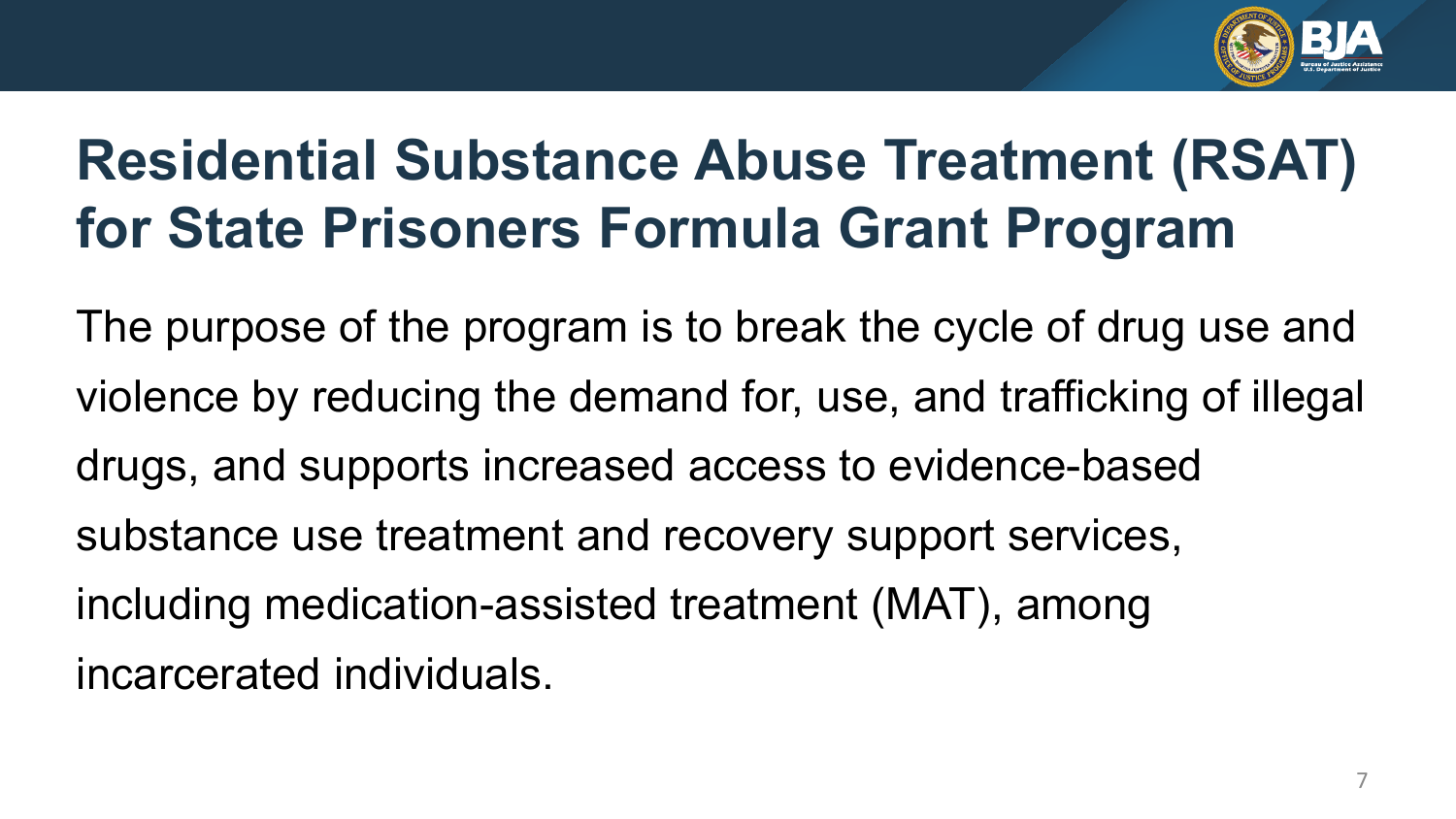

## **Residential Substance Abuse Treatment (RSAT) for State Prisoners Formula Grant Program**

 prison or youth detention centers for a period of between 6 and 12 months, and, which engage individuals who are incarcerated in jail for at least 3 months, and include: Support and implement residential programs, which engage individuals who are incarcerated in

- • Requiring urinalysis and/or other proven reliable forms of drug and alcohol testing for program participants
- Providing residential treatment facilities set apart from the general correctional population
- program will be provided with aftercare services when they leave incarceration • Ensuring that individuals who participate in the BJA-funded substance use treatment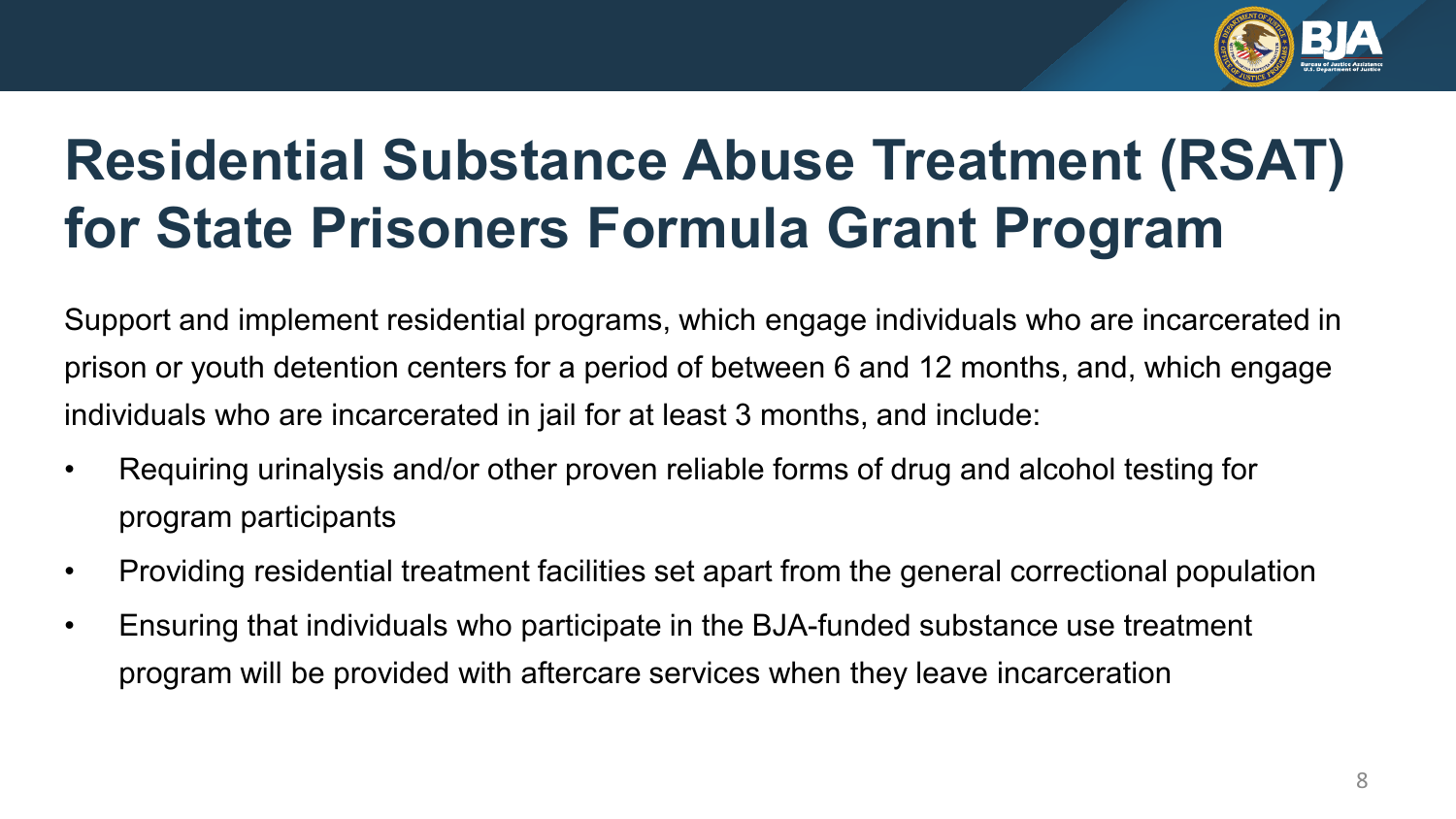

### **Residential Substance Abuse Treatment (RSAT) for State Prisoners Formula Grant Program**

### **Eligible applicants**

– Units or components of state government agencies or U.S. territories

### **Funding**

- – Each participating state is allocated a base award of 0.4 percent of the total funds available for RSAT for the fiscal year
- 48-month awards
- • States and territories may award subgrants through a competitive or noncompetitive process to state agencies and units of local government, including federally recognized Indian tribes, as well as to community-based service providers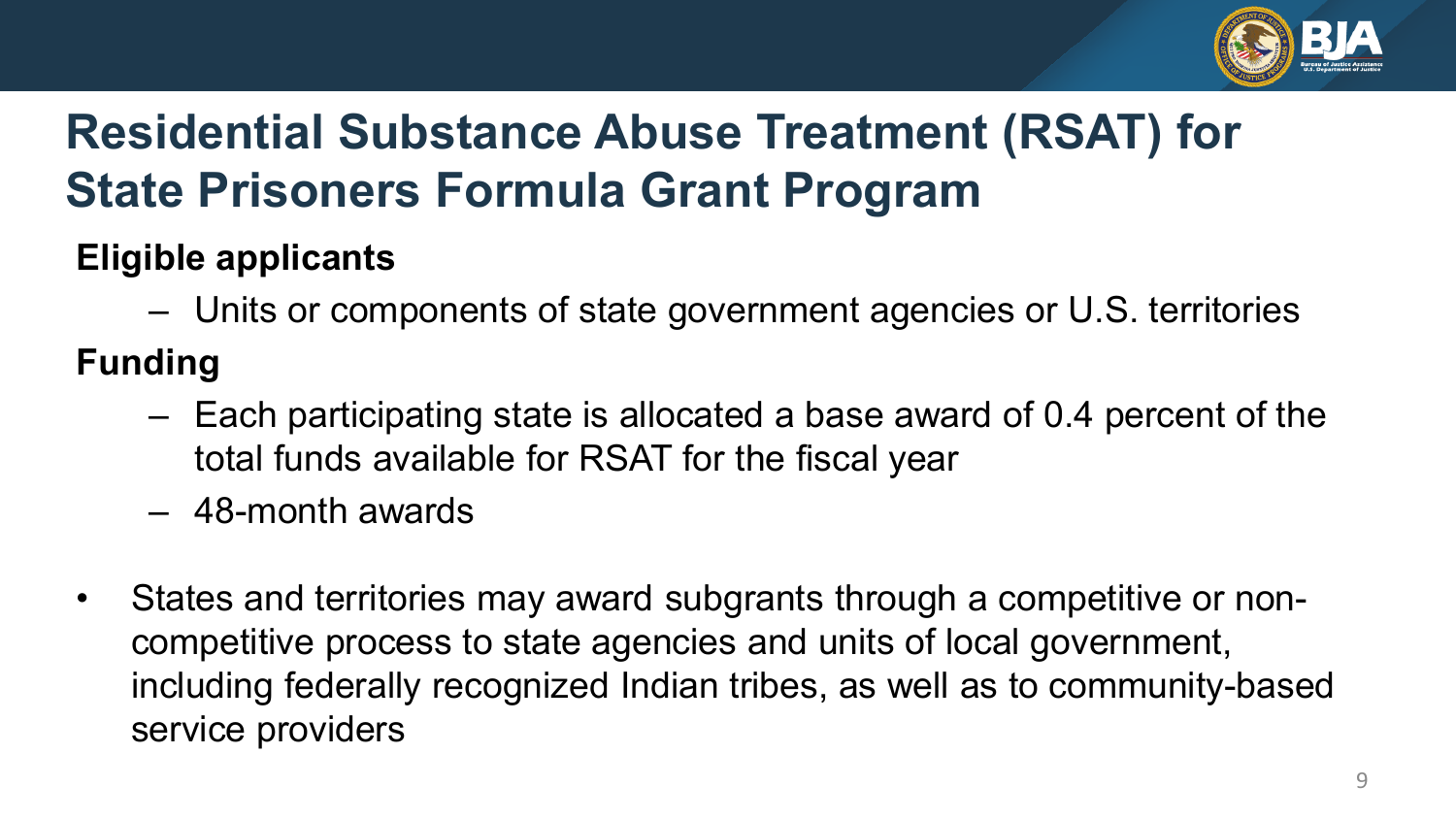### SECTION 2

**RESIDENTIAL SUBSTANCE ABUSE TREATMENT (RSAT) FOR STATE PRISONERS TRAINING AND TECHNICAL ASSISTANCE (TTA)** 



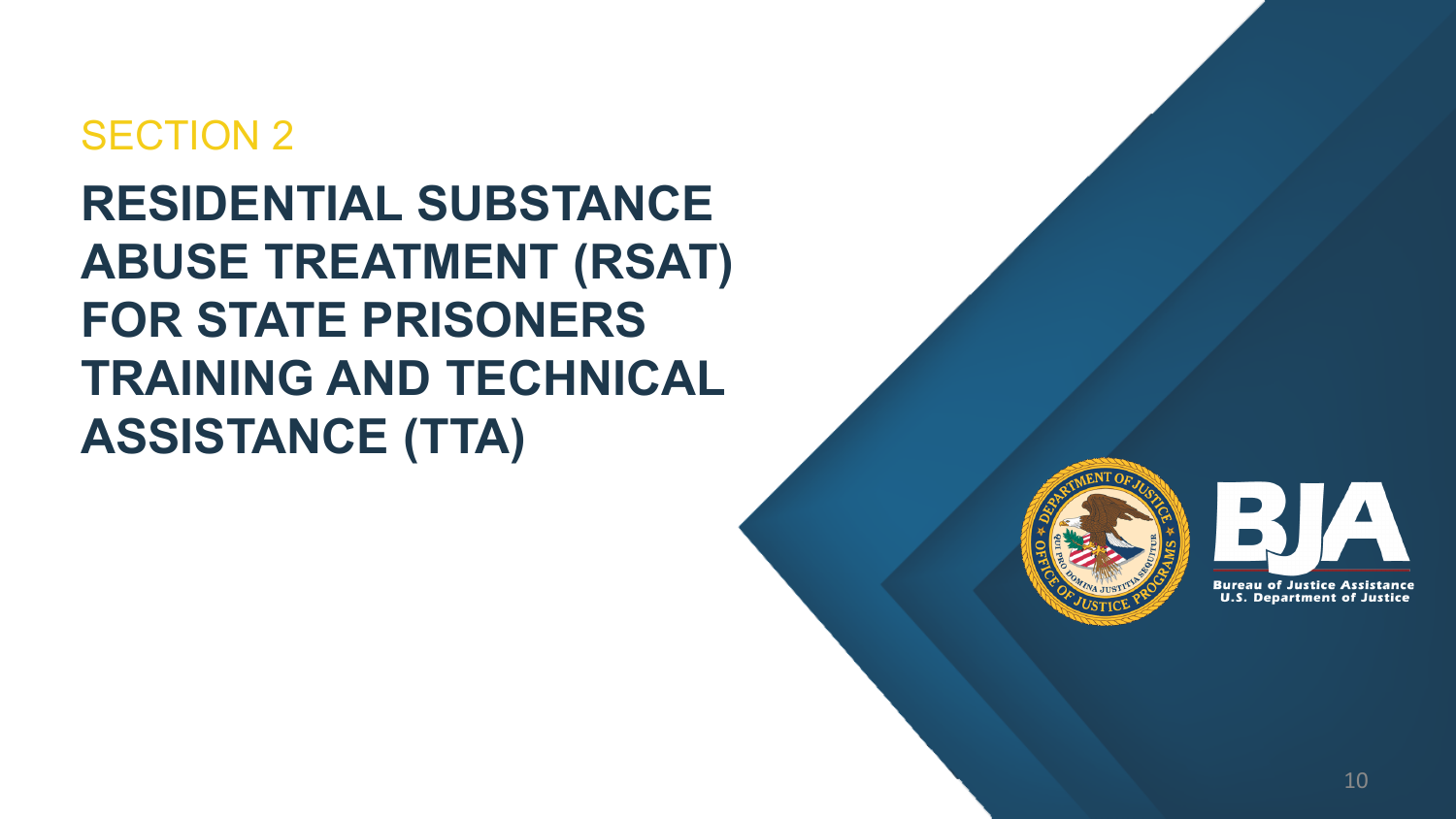

 The RSAT TTA Program is designed to assist formula grant recipients, consisting of states, tribes, and units of local disorder treatment programming and improve outcomes for detained and incarcerated individuals post-release. government, to implement evidence-based substance use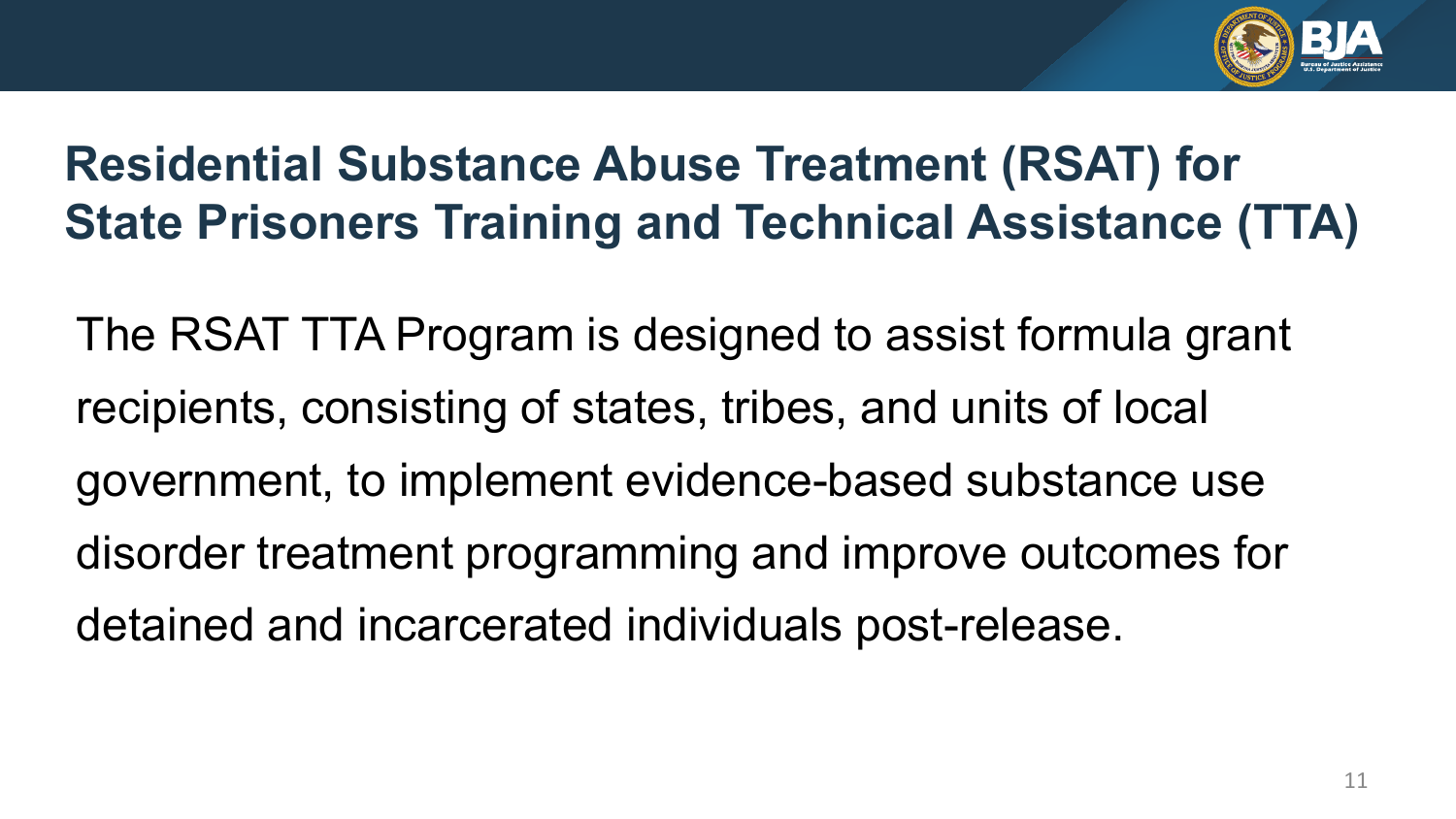

## **Solicitation is available at:**

<https://bja.ojp.gov/funding/opportunities/o-bja-2022-171272>

### **Due Dates:**

 [Grants.gov](https://Grants.gov) (SF-424 & SF-LLL) – May 26, 2022; 8:59 PM ET JustGrants (Full application) – May 31, 2022; 8:59 PM ET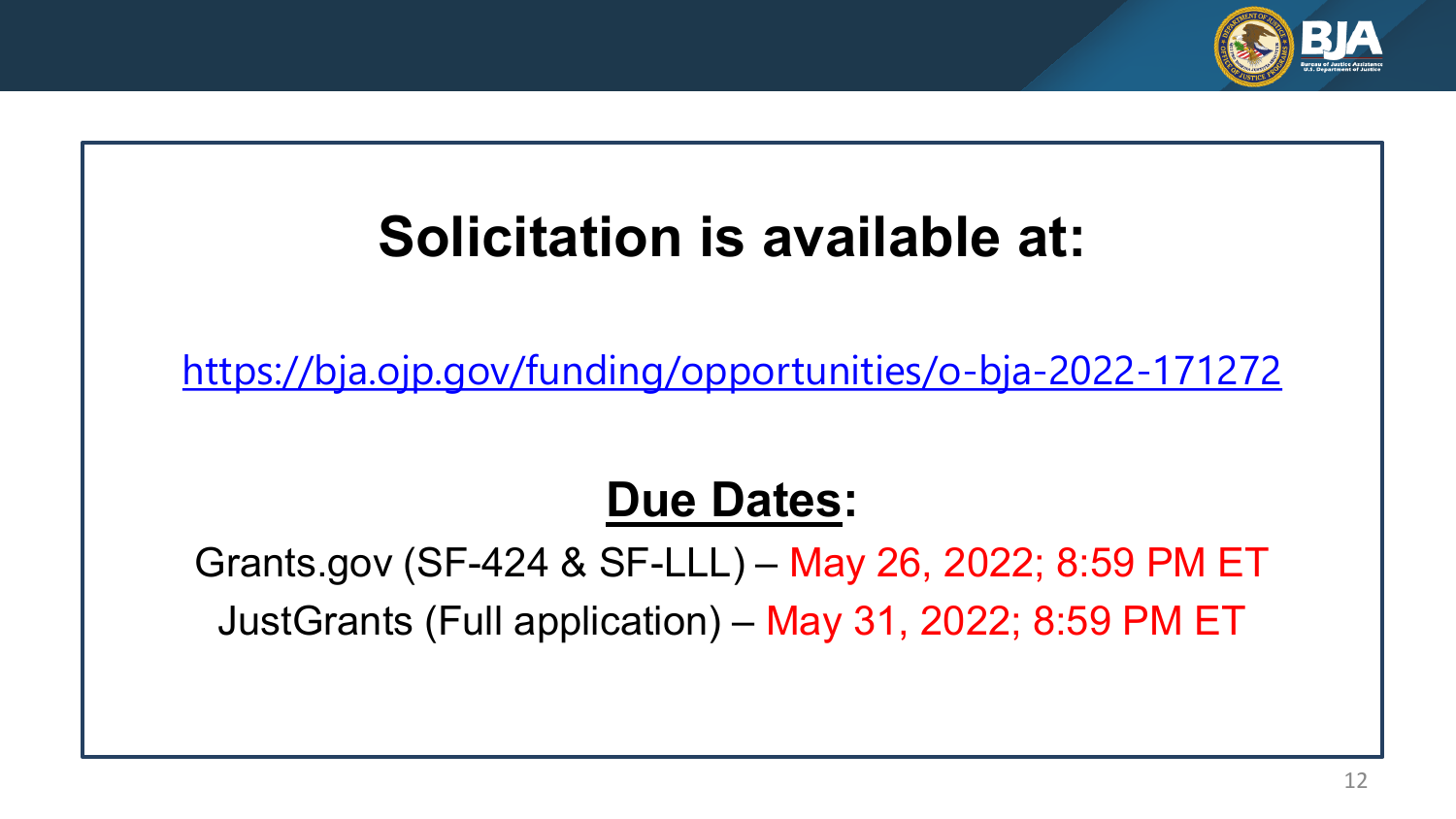

#### **Goals**

- • Assist BJA formula grant recipients in the provision of evidence- based residential treatment services to individuals that are detained/incarcerated and prepare them for reintegration into their communities
- • Administer comprehensive and high quality TTA to grantees overseeing prisons and jails and align its policies and practices with  the *Promising Practices Guidelines for Residential Substance Abuse*
- All TTA must be grounded in data, research, and best practices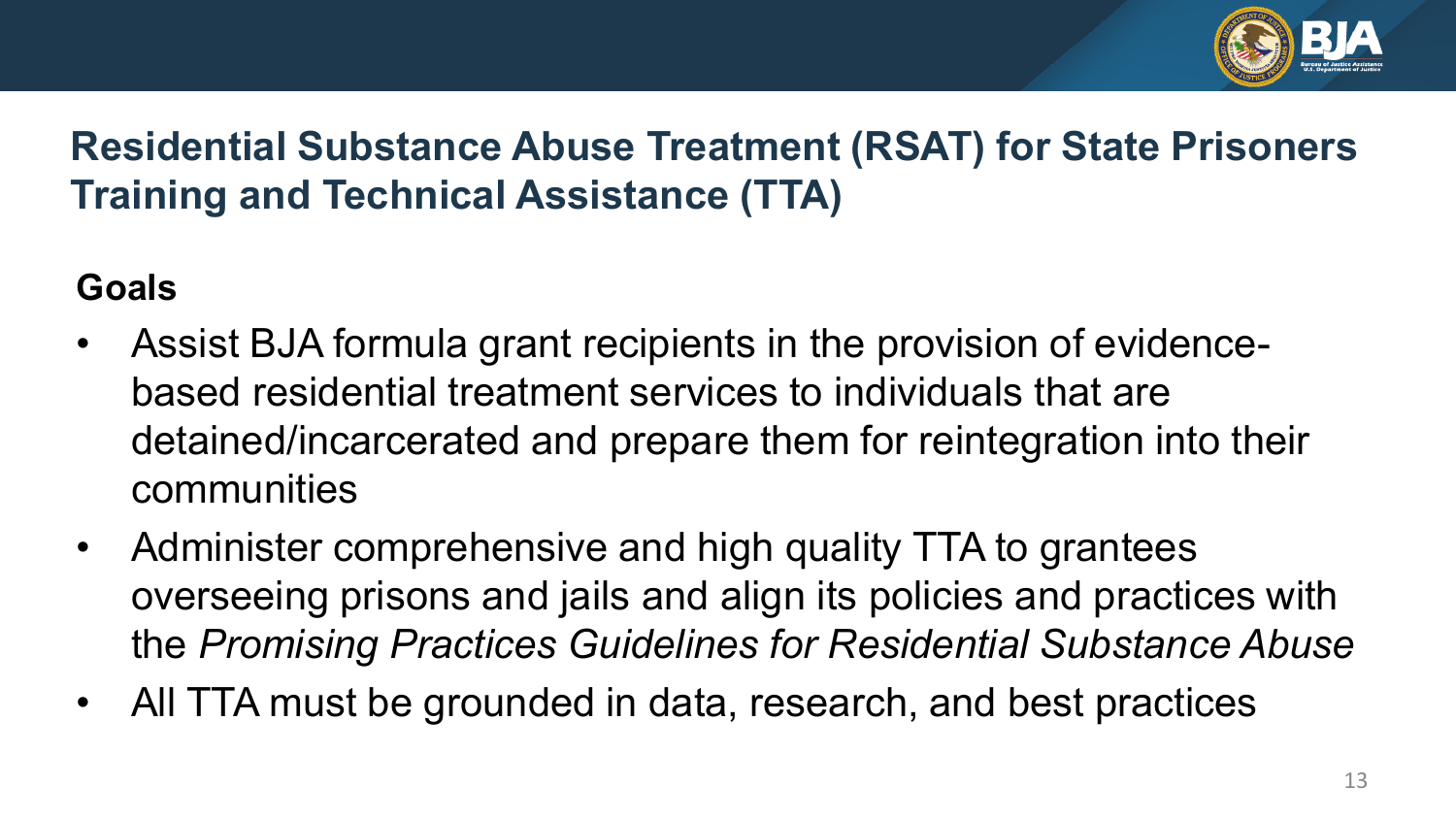

#### **Objectives**

- program's objectives and the objectives of their specific grant-funded • Assist BJA formula grantees and subrecipients in accomplishing the overall projects
- Respond to requests for information or assistance from criminal justice practitioners, while also advancing the state of knowledge in correctional substance use disorder treatment and aftercare
- • Approaches to TTA will range from simple to complex, from short- to long-term, and from agency-specific to systemwide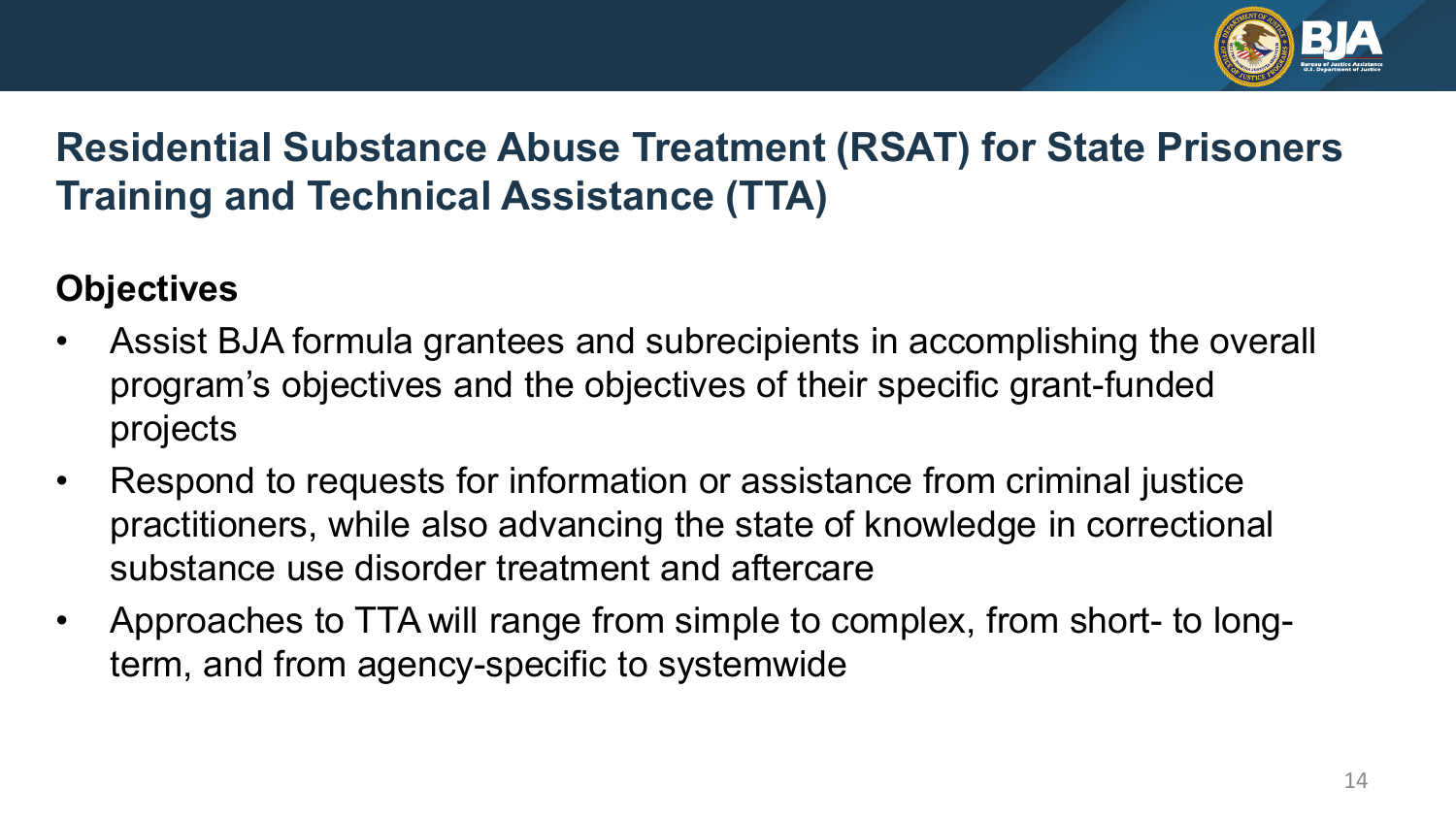

#### **Eligible Applicants**:

- Nonprofit organizations
- For-profit organizations (including tribal nonprofit or for-profit organizations)
- • Institutions of higher education (including tribal institutions of higher education)
- Other:
	- <sup>o</sup> Faith-based organization
	- use disorder programming for individuals in the criminal justice system o Consortiums with demonstrated experience in providing training and technical assistance on a national level on evidence-based substance pre- and post-release.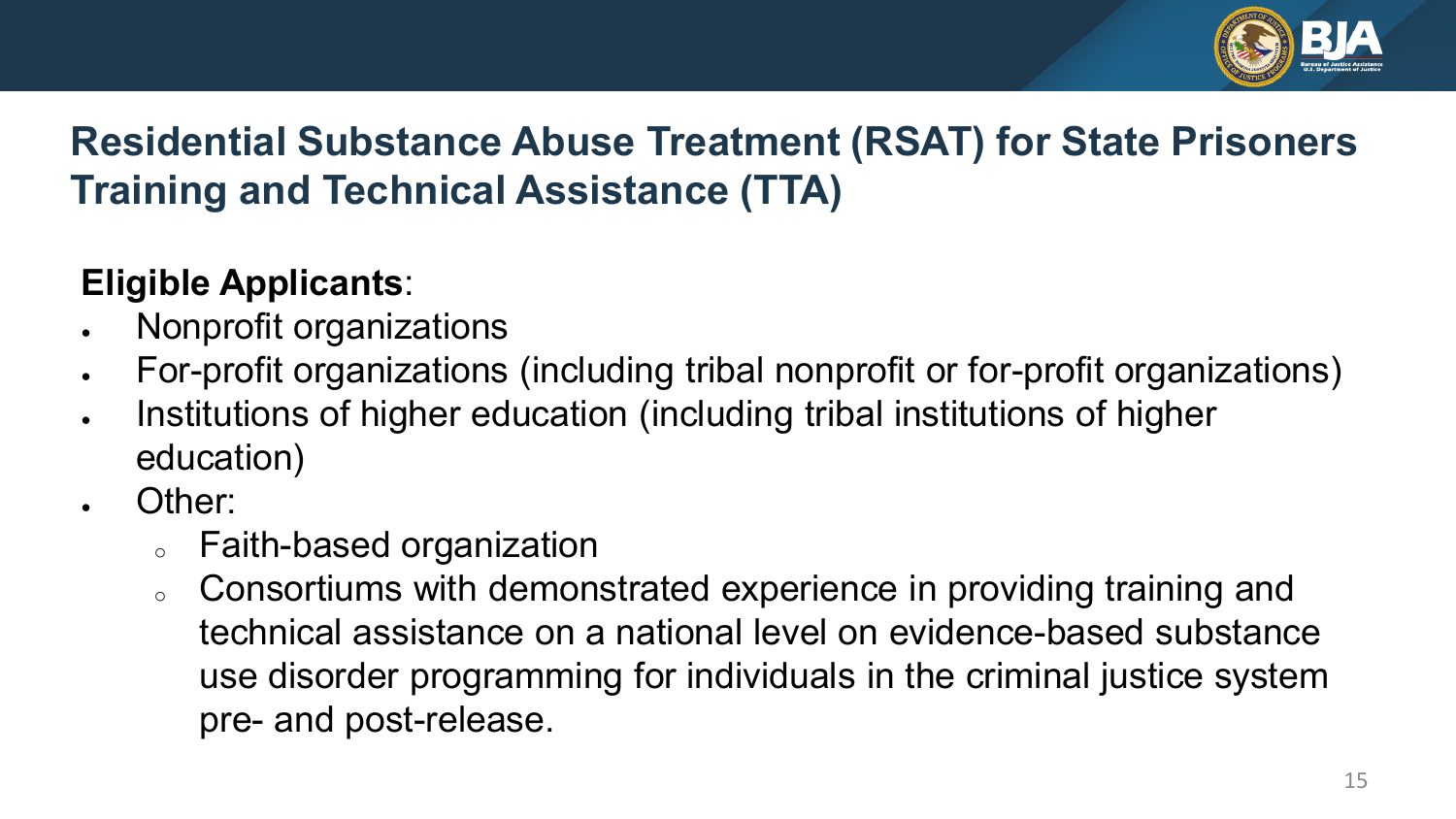

### **Deliverables**

- Maintain and enhance the RSAT TTA website
- Work with state administering agencies to maintain a listserv of active subrecipients
- programs on the RSAT TTA website, highlighting • Maintain up-to-date content on RSAT subrecipient success and outcomes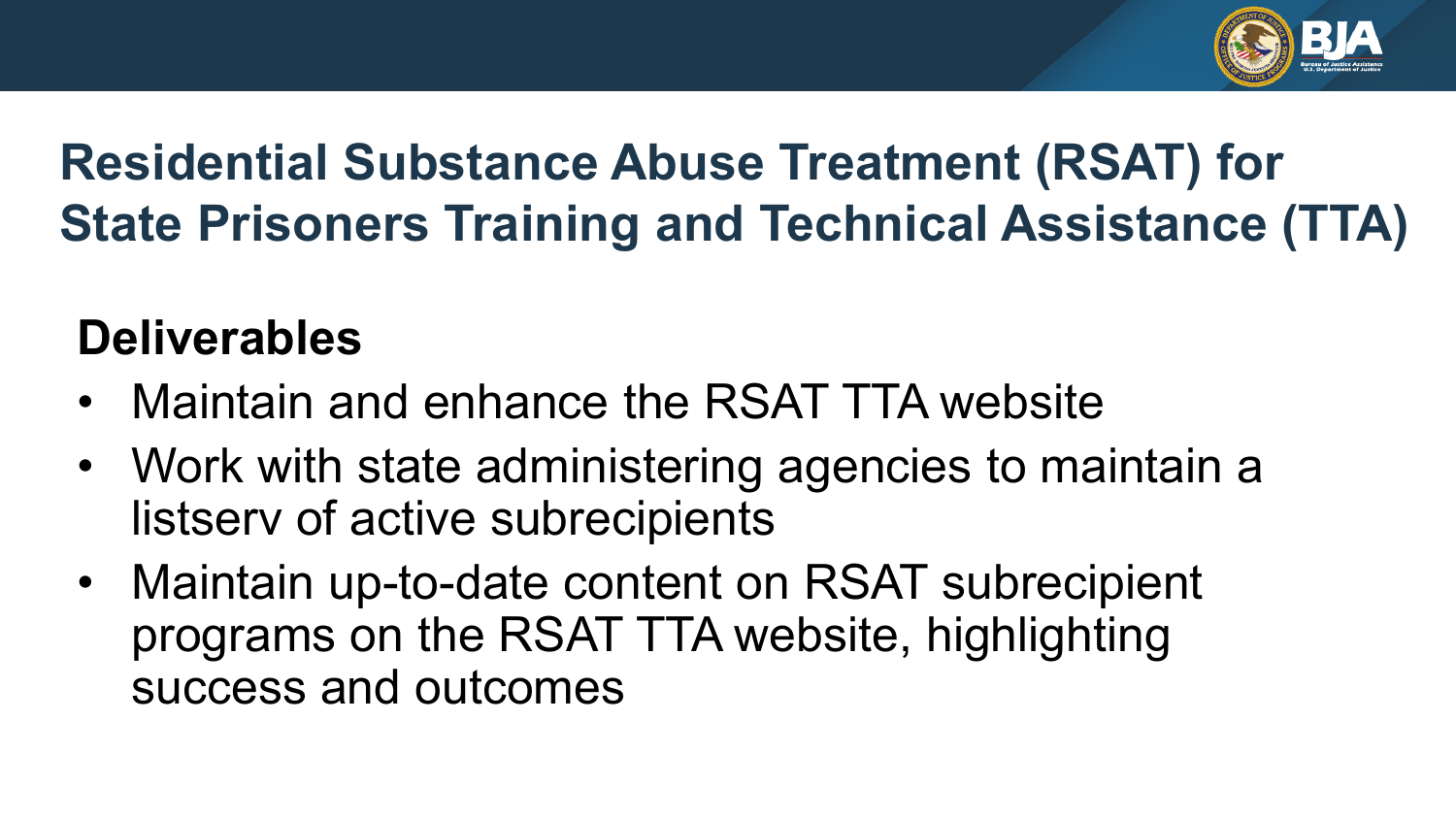

### **Deliverables, Continued**

- Deliver individualized, efficient, and consistent TTA
- • Conduct up to 30 onsite fidelity assessments each year and develop an individualized TTA plan based on the assessment findings
- • Anticipate, quickly identify, and address challenges that arise during TTA delivery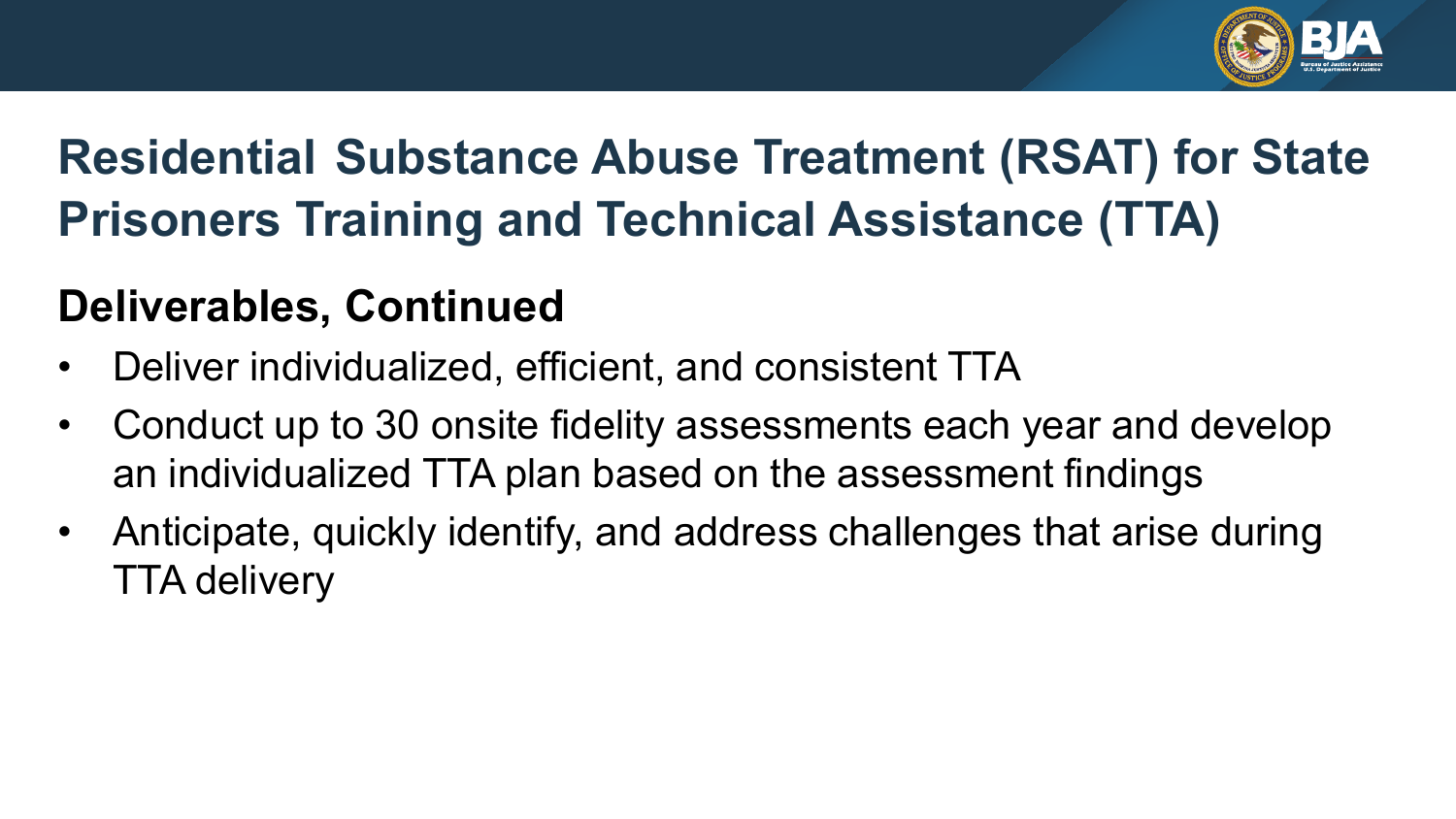

### **Deliverables, continued**

- • TTA provider staff should have the necessary technical skill sets and experience to effectively be able to coach subrecipients and assist them in reaching their goals
- • TTA provider must utilize a range of vetted local and national subject experts
- Participate in ongoing collaboration and coordination. Emphasize and actively engage in cross-organizational coordination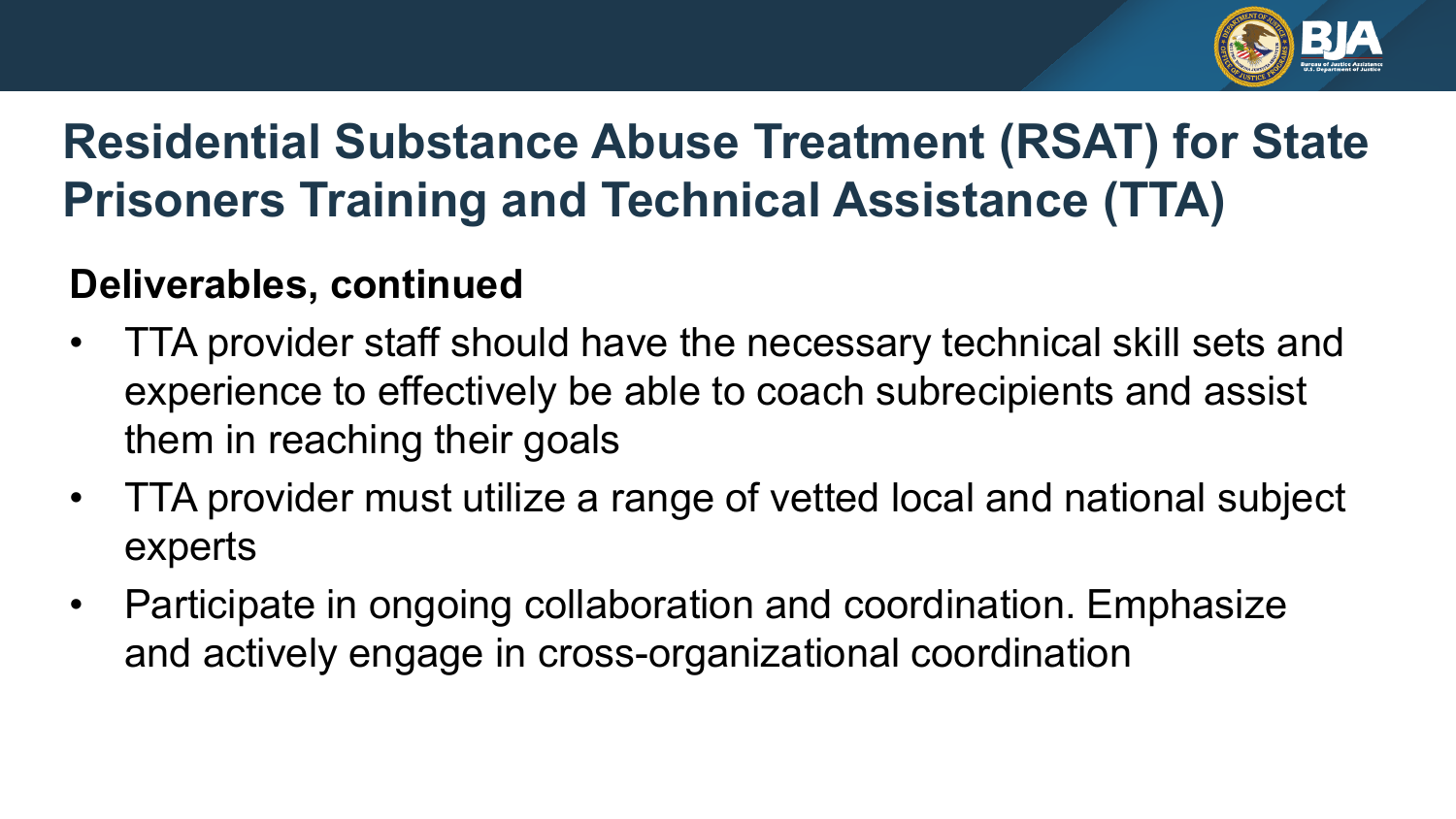

### **Deliverables, continued**

- • Prioritize responses to requests from practitioners and assist unfunded applicants
- • Serve as a thought leader and information clearinghouse for relevant research and best practices
- comprehensive substance use disorder treatment programs in • Proactively build field knowledge and capacity to implement correctional settings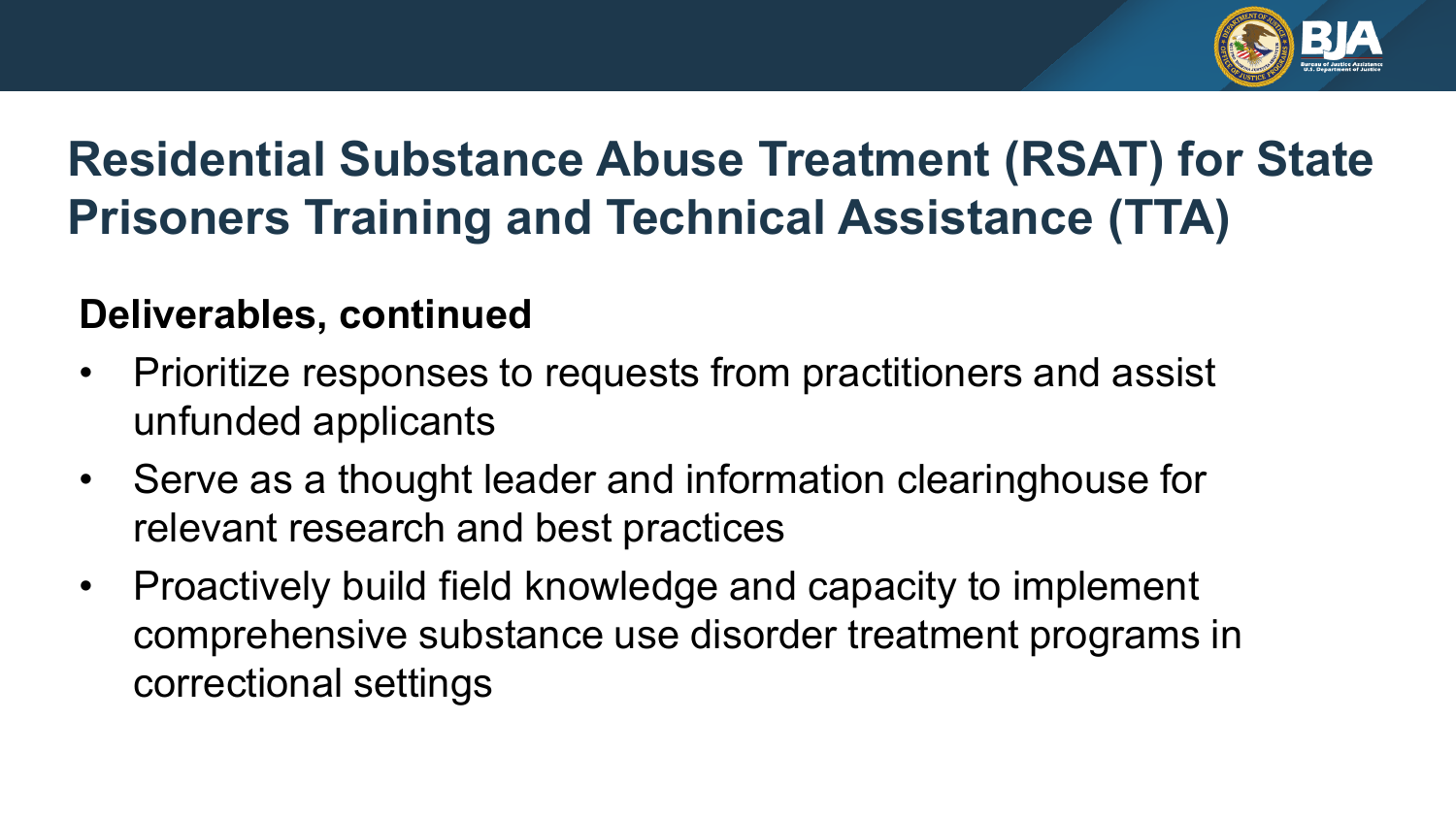

 plan for approval by the BJA Program Manager within 30 days of the date of the award. The Program Manager will • Each awardee will be required to submit a detailed work provide guidance on what topics should be included in the work plan and will be available to advise and answer questions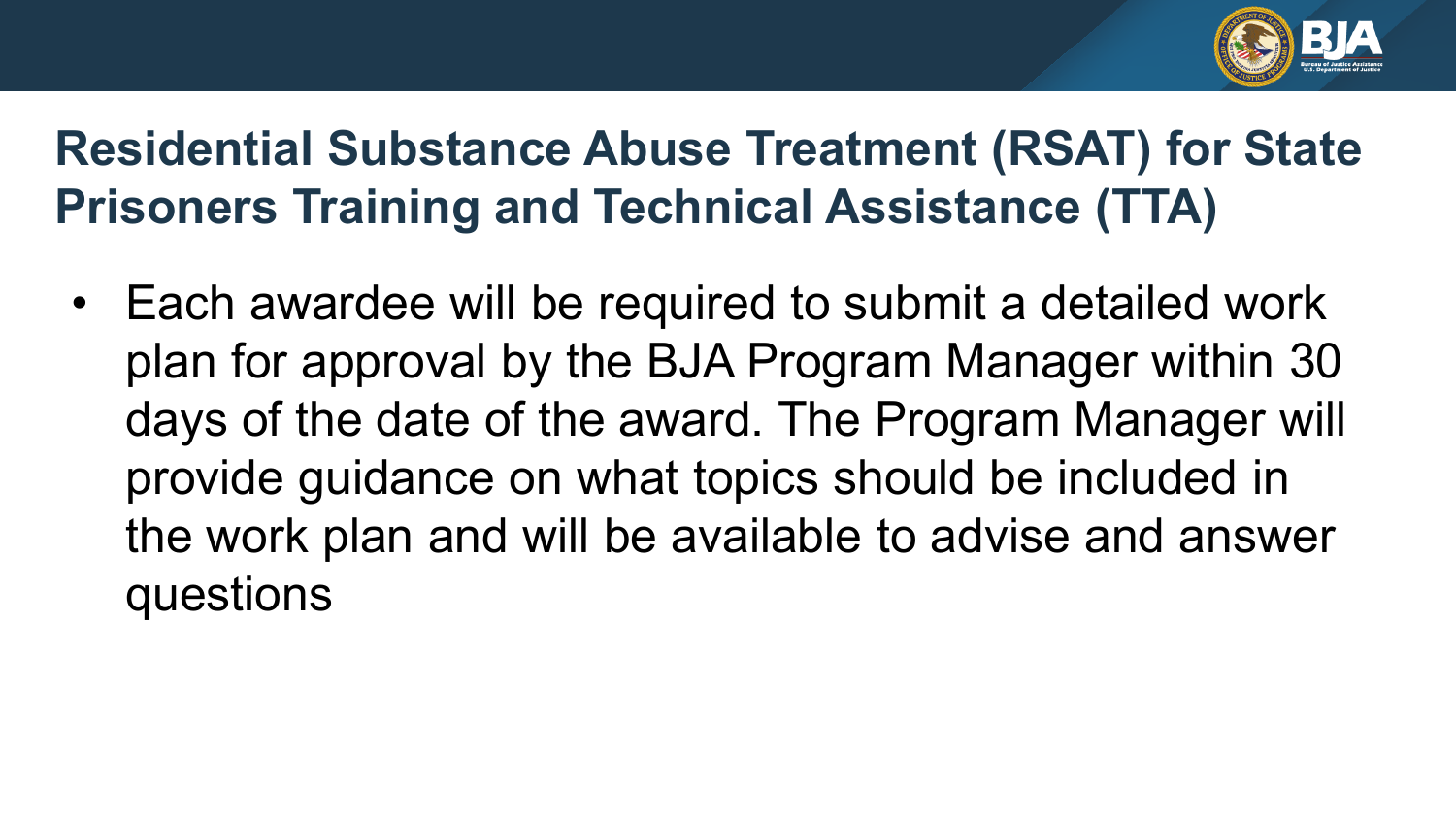

# **RSAT: Award Information**

## **1 award, up to \$800,000 per year**

Potential of up to two 12-month supplements contingent on available funding and positive performance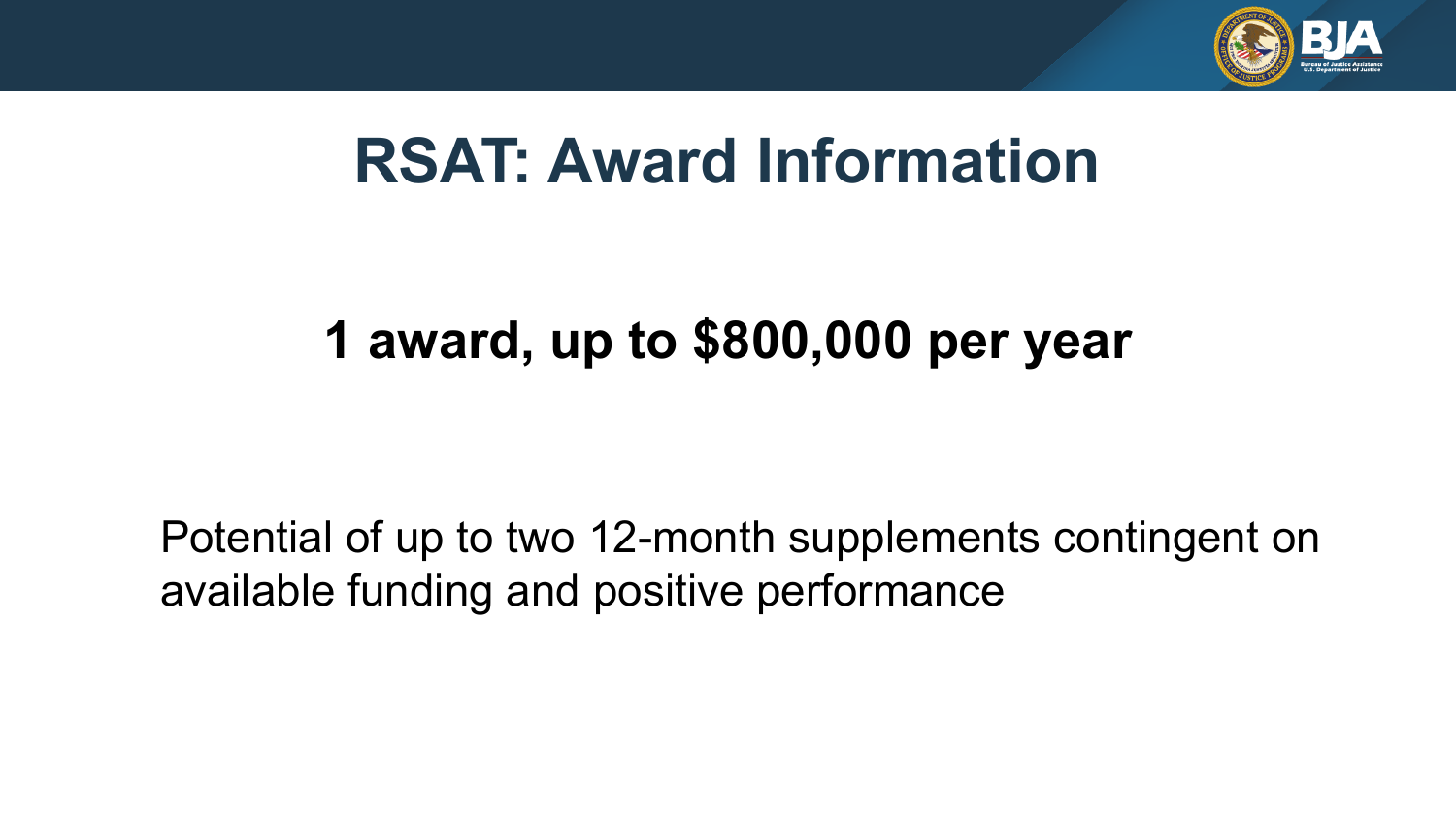# **ADDITIONAL**  SECTION 3 **INFORMATION**





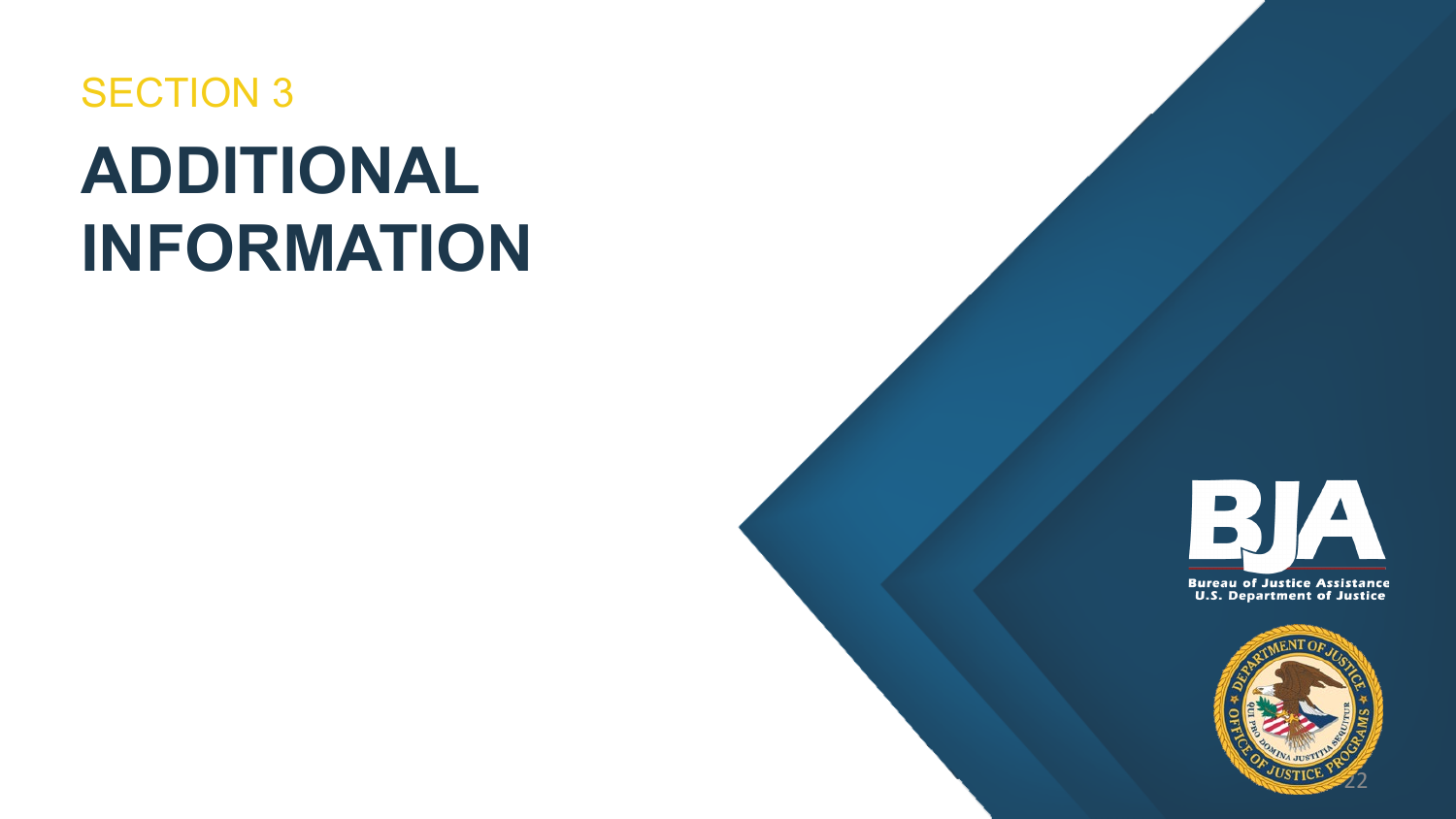

# **Additional Eligibility Requirements**

- agencies must be certified by an approved independent credentialing body or have started the certification process, to be eligible for FY 2022 DOJ discretionary grant • To advance Executive Order 13929 Safe Policing for Safe Communities, the Attorney General determined that all state, local, and university or college law enforcement funding
- state, and local laws and (2) the agency's use-of-force policies prohibit chokeholds except in situations where use of deadly force is allowed by law. The certification • To become certified, the law enforcement agency must meet two mandatory conditions: (1) the agency's use-of-force policies adhere to all applicable federal, requirement also applies to law enforcement agencies receiving DOJ discretionary grant funding through a subaward. For detailed information on this certification requirement, please visit<https://cops.usdoj.gov/SafePolicingEO>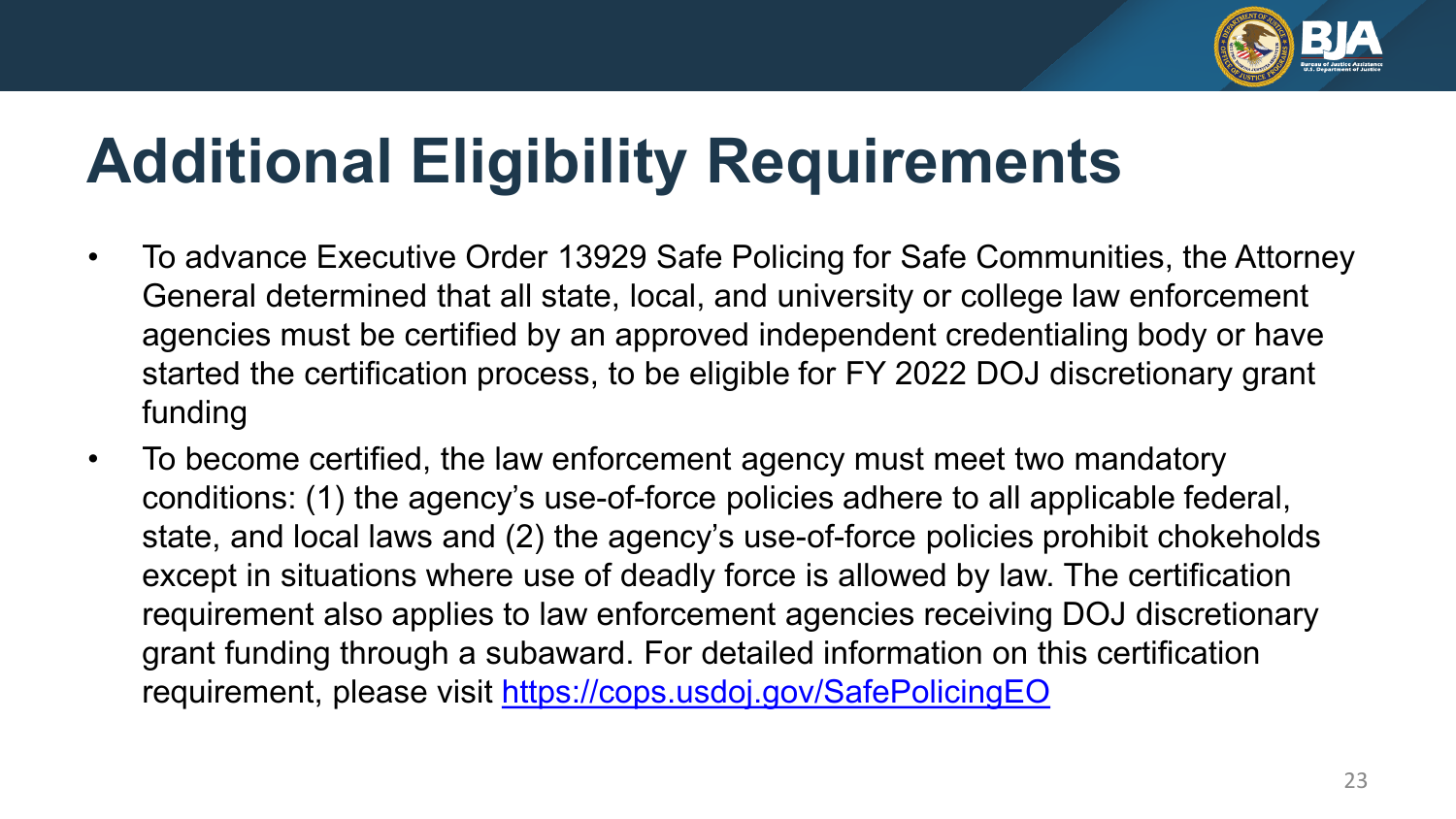

# **Reminder: Dual Deadlines**

Applications will be submitted in a two-step process, each with its own deadline:

- • Step 1: Submit an **SF-424** and an **SF-LLL** at [Grants.gov](https://www.grants.gov/)  – Deadline: May 26, 2022 8:59 PM
- Step 2: Submit the full application, with attachments, at [JusticeGrants.usdoj.gov](https://justicegrants.usdoj.gov/) 
	- Deadline: May 31, 2022 8:59 PM

**Read the solicitations carefully for further guidance**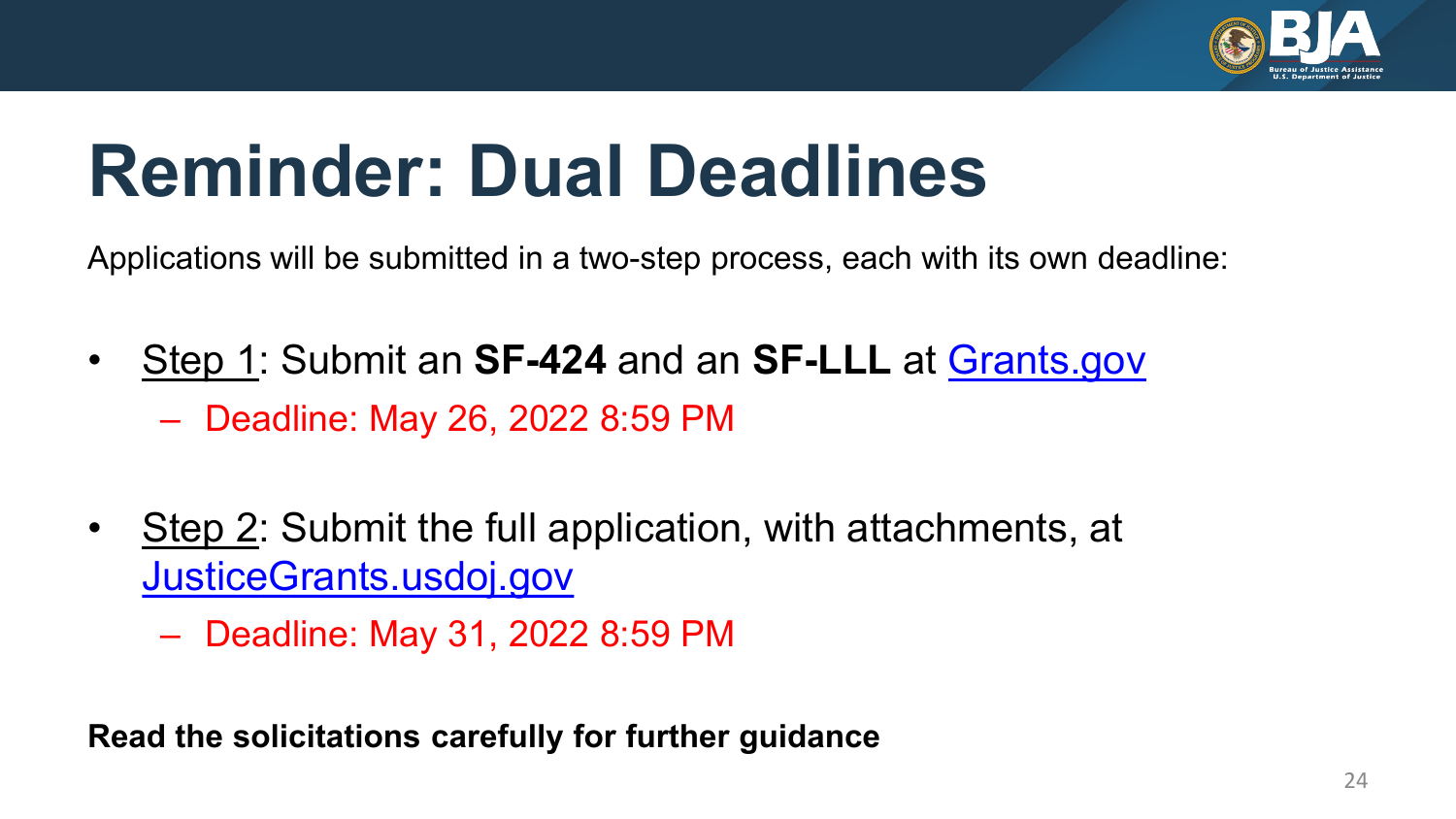

# **JustGrants**

- Offers a streamlined, end-to-end process, enabling applicants and grantees to move seamlessly through the full grants management life cycle
- manage their own entity information and that of • Gives applicants and award recipients new ways to users in the system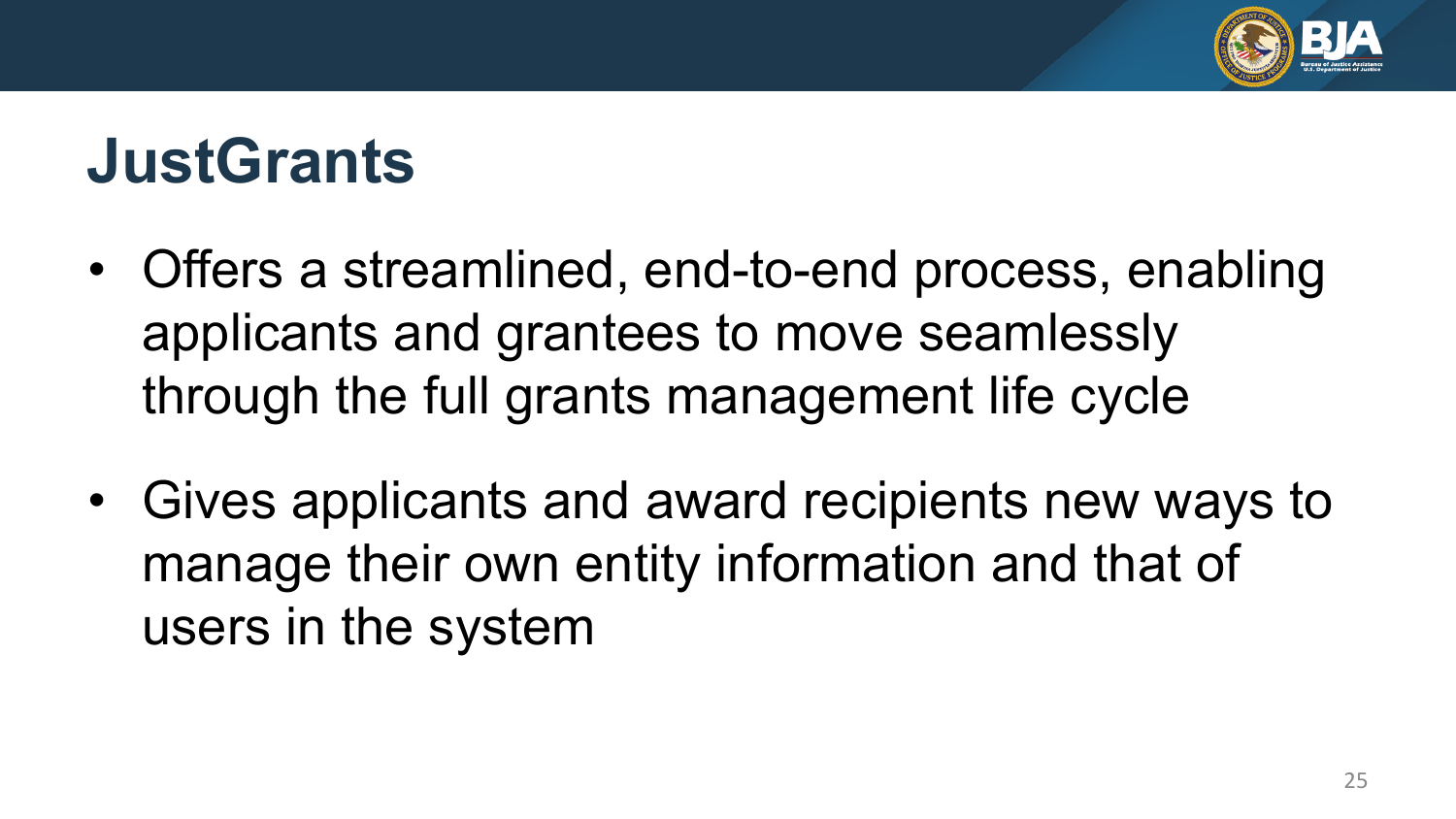

# **Application Submission**



- $\checkmark$  Identify the forms needed to submit an application
- $\checkmark$  Complete a web-based budget form
- $\checkmark$  Complete an application, including certifying the information
- $\checkmark$  Submit the application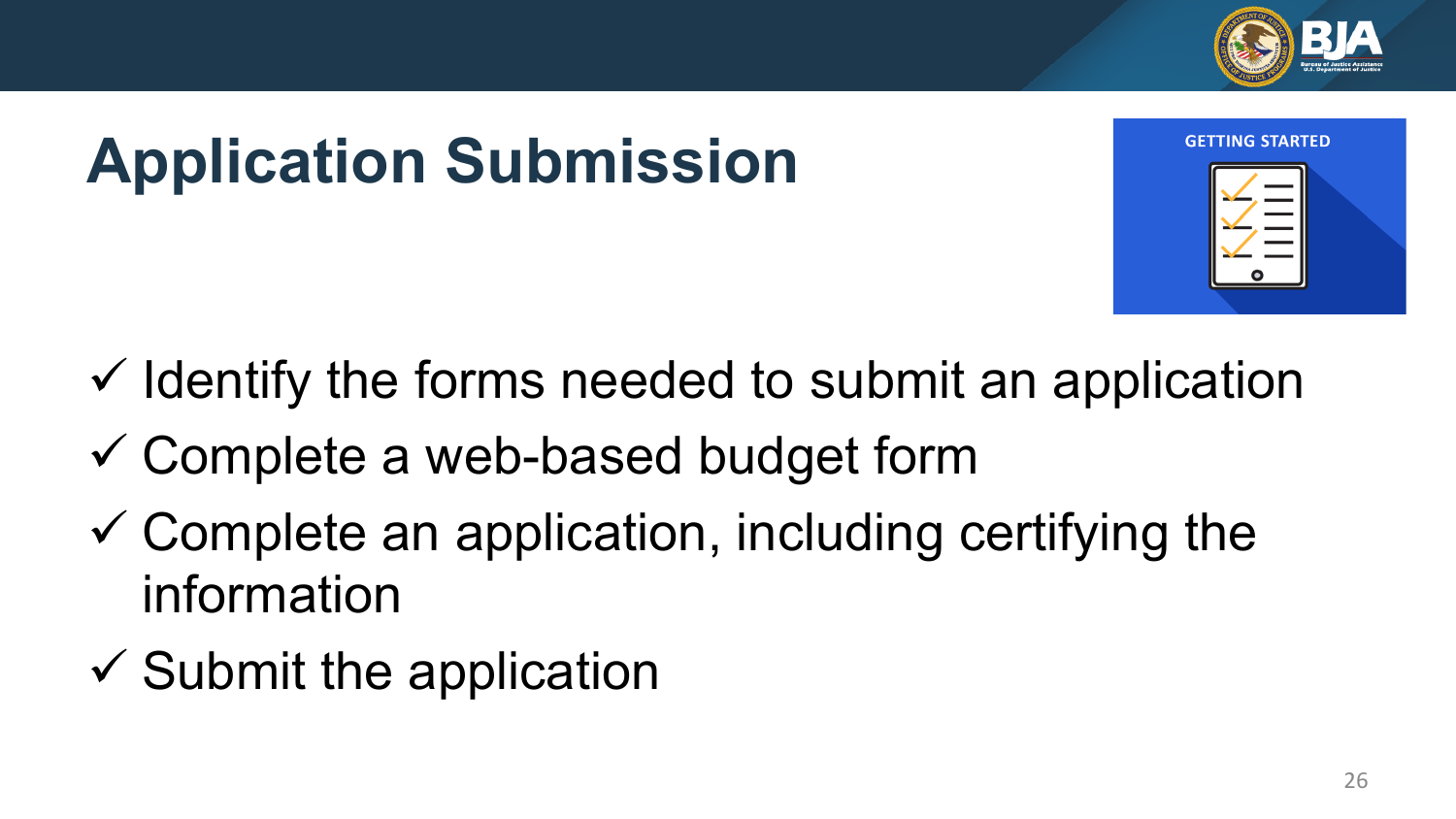



Trainings: "Application [Mechanics: Submitting an](https://protect2.fireeye.com/v1/url?k=116ad70c-4ef1ee5d-116df3e9-ac1f6b01770e-dba15bb0d474bda8&q=1&e=9ba939fd-1f00-4b58-a28c-b54f9e21fba7&u=https%3A%2F%2Flnks.gd%2Fl%2FeyJhbGciOiJIUzI1NiJ9.eyJidWxsZXRpbl9saW5rX2lkIjoxMDQsInVyaSI6ImJwMjpjbGljayIsImJ1bGxldGluX2lkIjoiMjAyMTAyMDguMzQ4NDQ3ODEiLCJ1cmwiOiJodHRwczovL2p1c3RpY2VncmFudHMudXNkb2ouZ292L3RyYWluaW5nLXJlc291cmNlcy9qdXN0Z3JhbnRzLXRyYWluaW5nL2FwcGxpY2F0aW9uLXN1Ym1pc3Npb24jYXBwbG4tbWVjaGFuaWNzIn0.IQJo0GUnci2gJnU1eCq-Bbslmvv5mkjv9pBaASs2VgQ%2Fs%2F819319539%2Fbr%2F97220799124-l) Application" Webinar

 Archived webinars show applicants how to use JustGrants to apply for funding, including:

- To search and find open DOJ funding opportunities
- • The steps/actions that applicants need to take prior to applying for funding (e.g., SAM.gov)
- The JustGrants roles (e.g., Entity Administrator, Application Submitter, etc.) needed to submit an application
- (e.g., save your work, etc.) • How to navigate and use the system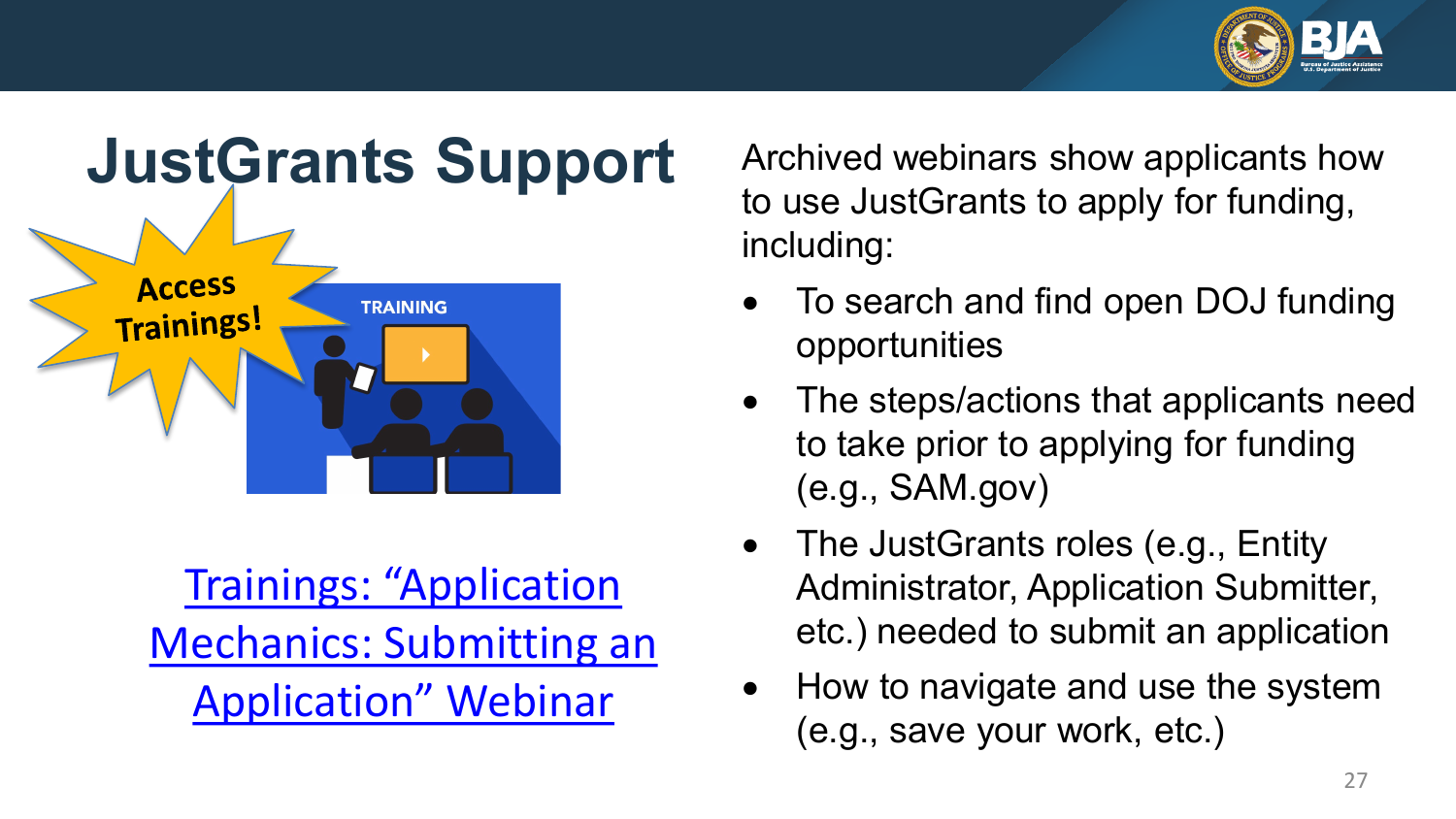

# **Application Elements**

- $\checkmark$  Application (Form SF-424)
- $\checkmark$  Proposal Abstract
- $\checkmark$  Proposal Narrative
- $\checkmark$  Goals, Objectives, Deliverables, and Timelines
- $\checkmark$  Budget Information
- $\checkmark$  Indirect Cost Rate Agreement
- $\checkmark$  Financial Management Questionnaire
- $\checkmark$  Disclosures: Lobbying, Standard Assurances, Duplication in Cost Items, Research and Evaluation Independence, Executive Compensation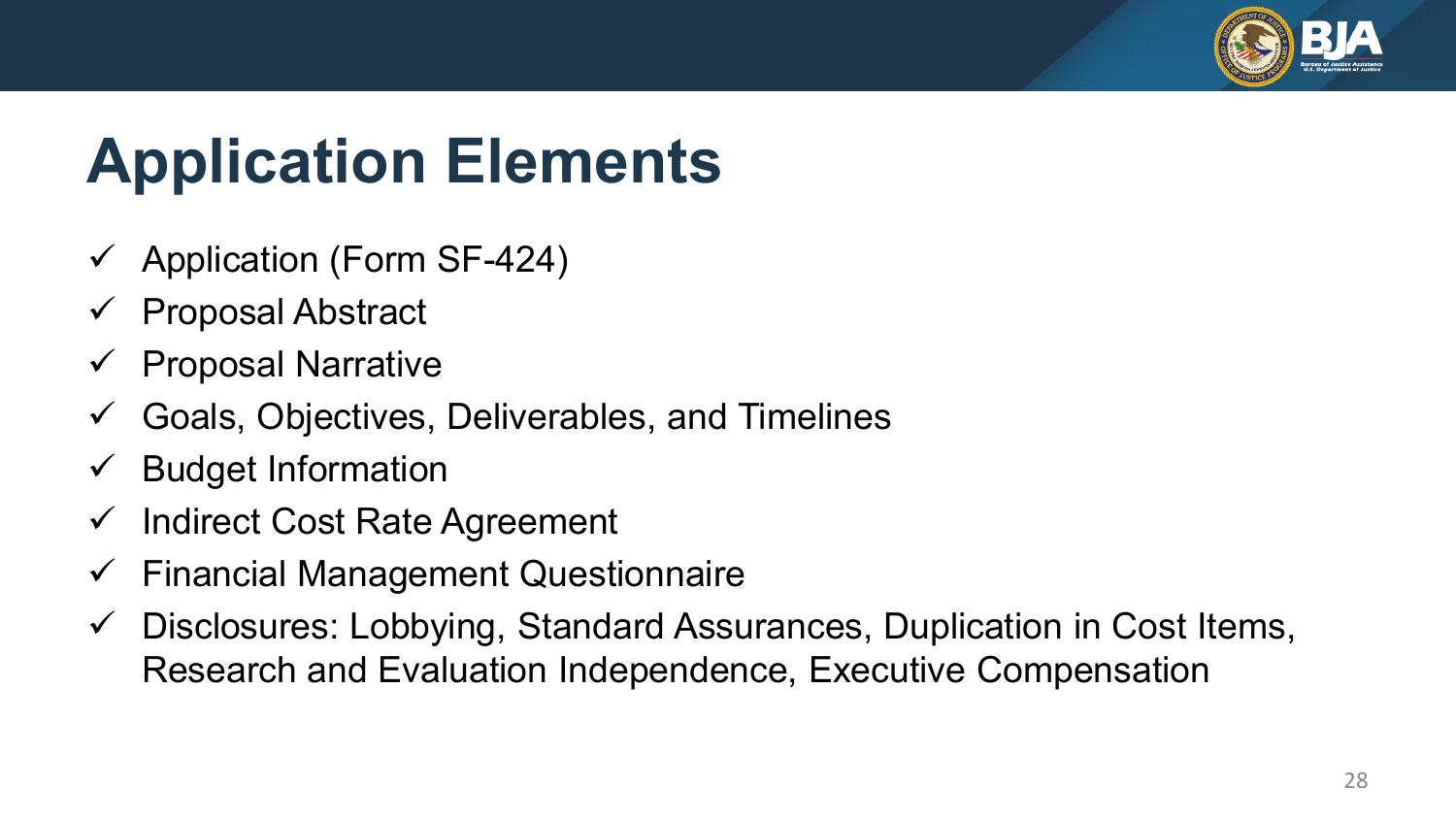

### **Review Criteria**

| <b>Selection Criteria</b>                                                                        | <b>Weight</b> |
|--------------------------------------------------------------------------------------------------|---------------|
| Description of the issue                                                                         | 10%           |
| Project design and implementation                                                                | 40%           |
| <b>Capabilities and competencies</b>                                                             | 30%           |
| Plan for collecting data for the solicitation's<br>performance measures and sustainability plans | 10%           |
| <b>Budget</b>                                                                                    | 10%           |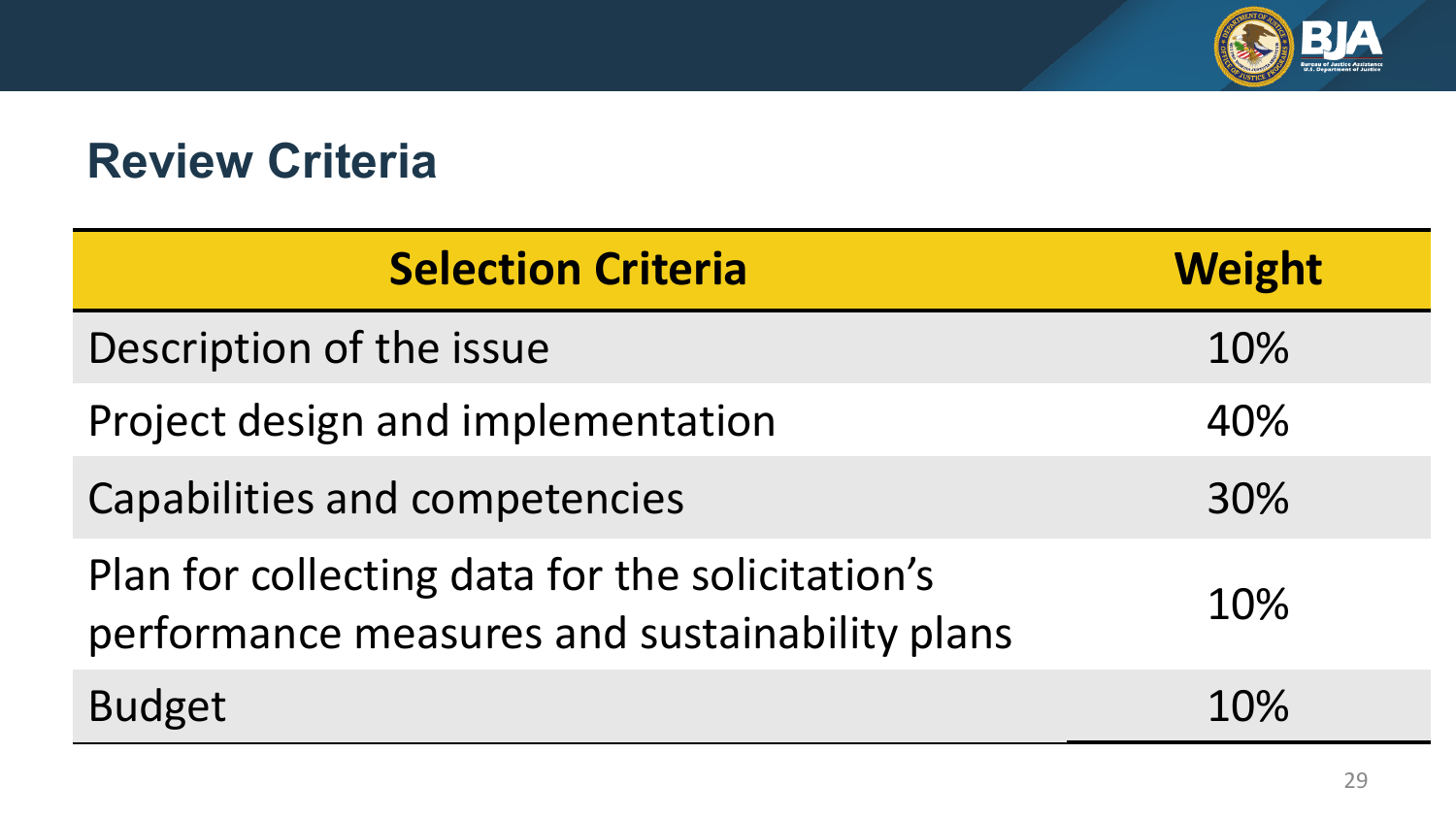

# **Recommended Resources: BJA Grant Applicant Education Series**

- • Funding Opportunities for Your Community in 2022: An Overview of What's Ahead
- • The Funding Process: First Steps to Applying, How to Prepare Now, and Other Considerations

PDFs of the presentations and transcripts are available at <https://www.bja.gov/funding/webinars.html>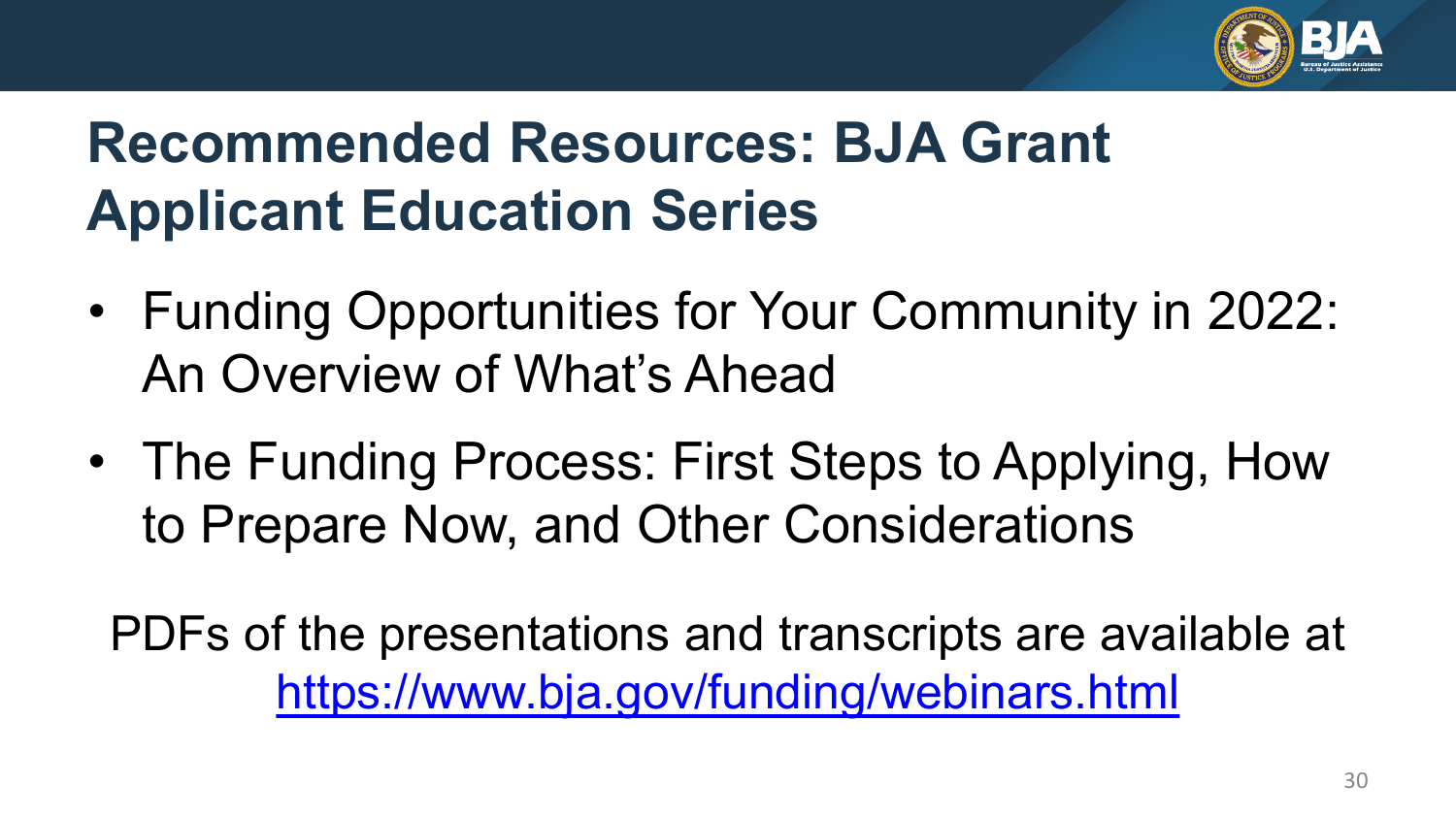

# **Recommended Resources Online**

OJP Funding Resource Center <https://ojp.gov/funding/index.htm>

 DOJ Grants Financial Guide <https://ojp.gov/financilaguidedoj/overview>

 DOJ Grants Financial Management Online Training <https://www.ojp.gov/training/financial-management-training>

OJP Grant Application Resource Guide <https://ojp.gov/funding/Apply/Resources/Grant-App-Resource-Guide.htm>

 National Institute of Justice's [CrimeSolutions.gov](https://CrimeSolutions.gov) [https://www.CrimeSolutions.gov](https://www.crimesolutions.gov/)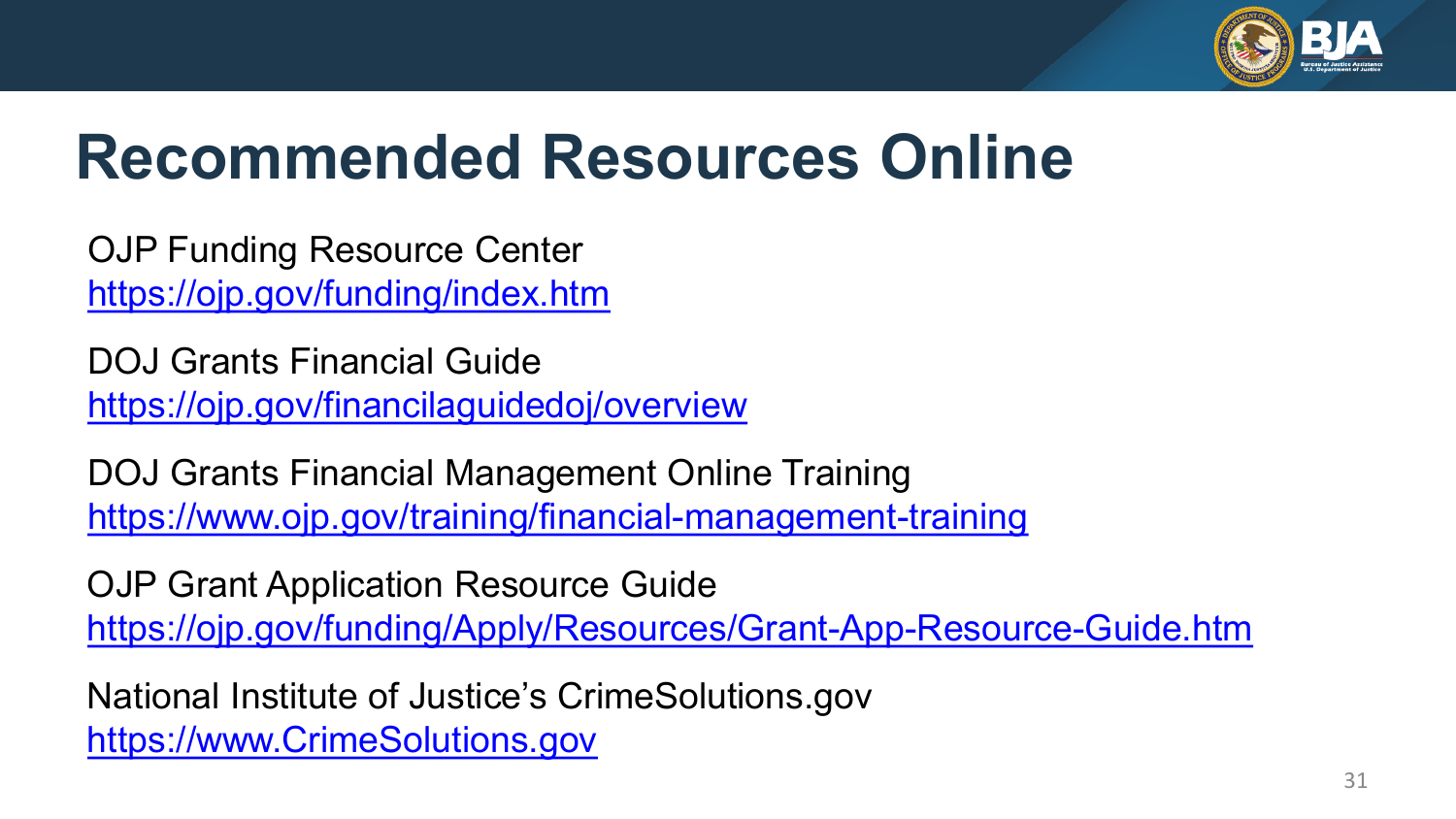

# **Quick Reference: Important Contacts**

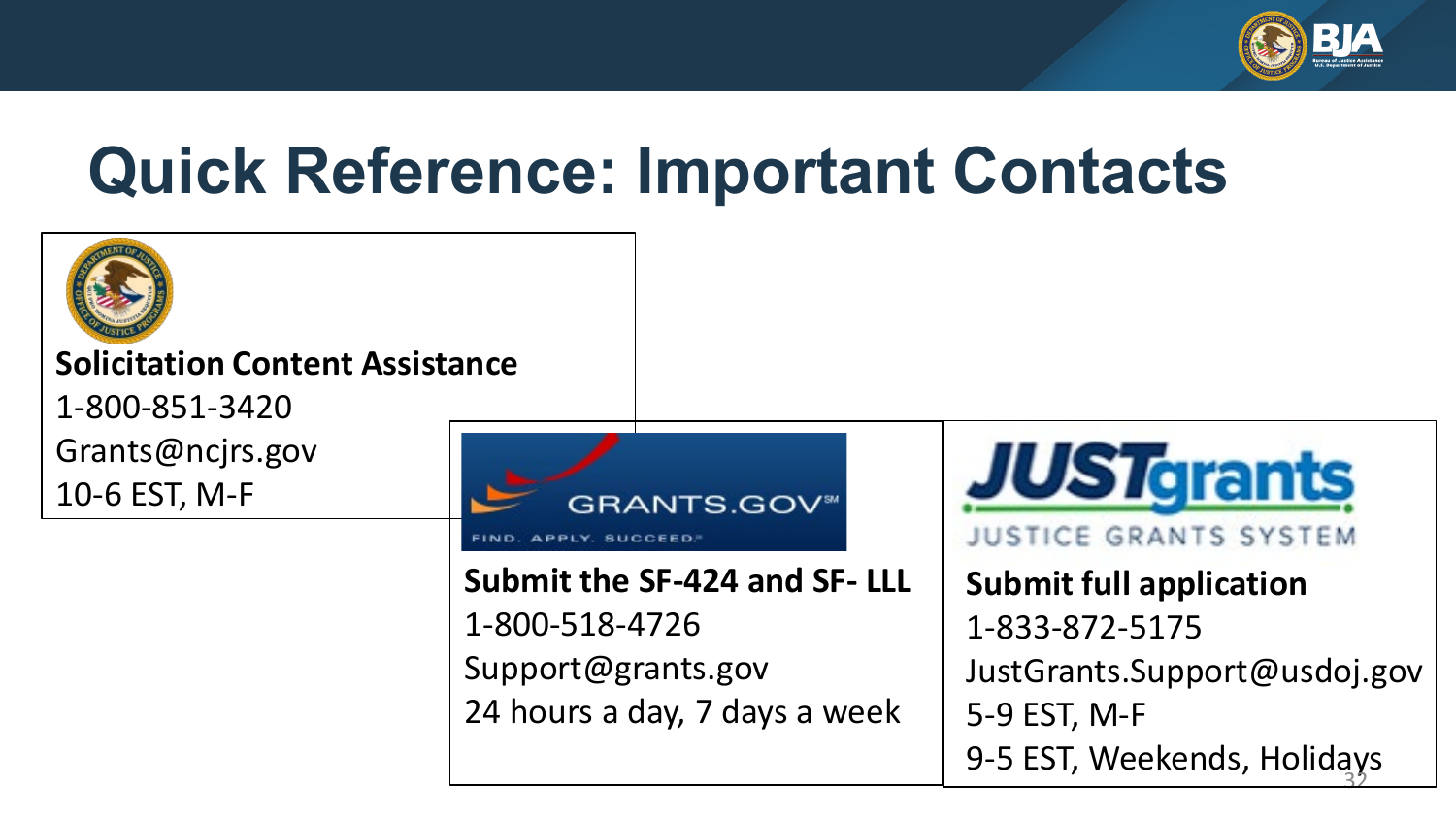

### Solicitation is available:

<https://bja.ojp.gov/funding/current>